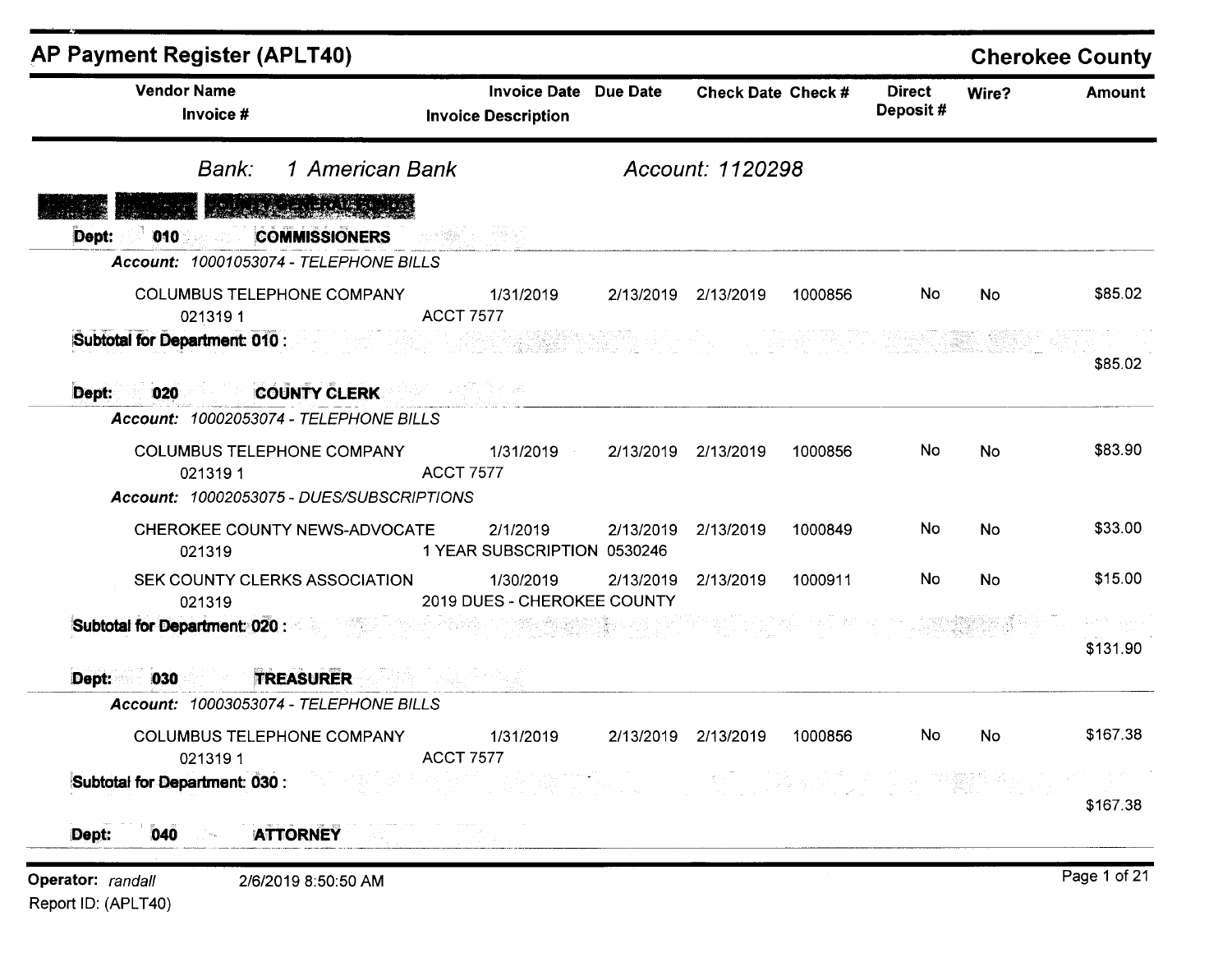| <b>AP Payment Register (APLT40)</b>              |                                                            |                           |         |                           |           | <b>Cherokee County</b> |
|--------------------------------------------------|------------------------------------------------------------|---------------------------|---------|---------------------------|-----------|------------------------|
| <b>Vendor Name</b><br>Invoice #                  | <b>Invoice Date Due Date</b><br><b>Invoice Description</b> | <b>Check Date Check #</b> |         | <b>Direct</b><br>Deposit# | Wire?     | <b>Amount</b>          |
| Account: 10004053021 - PRINTING/OFFICE SUPPLIES  |                                                            |                           |         |                           |           |                        |
| <b>TDS SERVICE</b><br>021319                     | 2/4/2019<br><b>INV 94418</b>                               | 2/13/2019 2/13/2019       | 1000918 | No                        | <b>No</b> | \$10.80                |
| <b>XEROX CORPORATION</b><br>021319               | 2/4/2019<br>INV 095282455                                  | 2/13/2019 2/13/2019       | 1000926 | No                        | <b>No</b> | \$273.41               |
| Account: 10004053074 - TELEPHONE BILLS           |                                                            |                           |         |                           |           |                        |
| COLUMBUS TELEPHONE COMPANY<br>0213191            | 1/31/2019<br><b>ACCT 7577</b>                              | 2/13/2019 2/13/2019       | 1000856 | No.                       | <b>No</b> | \$255.67               |
| Subtotal for Department: 040 :                   |                                                            |                           |         |                           |           | \$539.88               |
| <b>REGISTER OF DEEDS</b><br>Dept:<br>050         |                                                            |                           |         |                           |           |                        |
| Account: 10005053074 - UTILITIES/TELEPHONE BILLS |                                                            |                           |         |                           |           |                        |
| COLUMBUS TELEPHONE COMPANY<br>0213191            | 1/31/2019<br><b>ACCT 7577</b>                              | 2/13/2019 2/13/2019       | 1000856 | No                        | <b>No</b> | \$85.56                |
| <b>Subtotal for Department: 050:</b>             |                                                            |                           |         |                           |           | \$85.56                |
| SHERIFF & JAIL<br>Dept:<br><b>060</b>            |                                                            |                           |         |                           |           |                        |
| Account: 10006053021 - PRINTING/OFFICE SUPPLIES  |                                                            |                           |         |                           |           |                        |
| <b>CINTAS CORP</b><br>021319                     | 1/30/2019<br>INV 8403980000                                | 2/13/2019 2/13/2019       | 1000850 | No                        | No        | \$103.43               |
| <b>CUSTOM AWARDS</b><br>021319                   | 1/30/2019<br><b>INV 9.105</b>                              | 2/13/2019 2/13/2019       | 1000862 | No                        | <b>No</b> | \$53.03                |
| Account: 10006053025 - PARTS/VEHICLE REPAIRS     |                                                            |                           |         |                           |           |                        |
| NATALINIS AUTOMOTIVE<br>021319                   | 1/30/2019<br>INV 692774, 692489, 692500                    | 2/13/2019 2/13/2019       | 1000897 | No                        | No        | \$64.74                |
| NATALINIS AUTOMOTIVE<br>021319                   | 1/30/2019<br>INV 692774, 692489, 692500                    | 2/13/2019 2/13/2019       | 1000897 | No                        | No        | \$40.98                |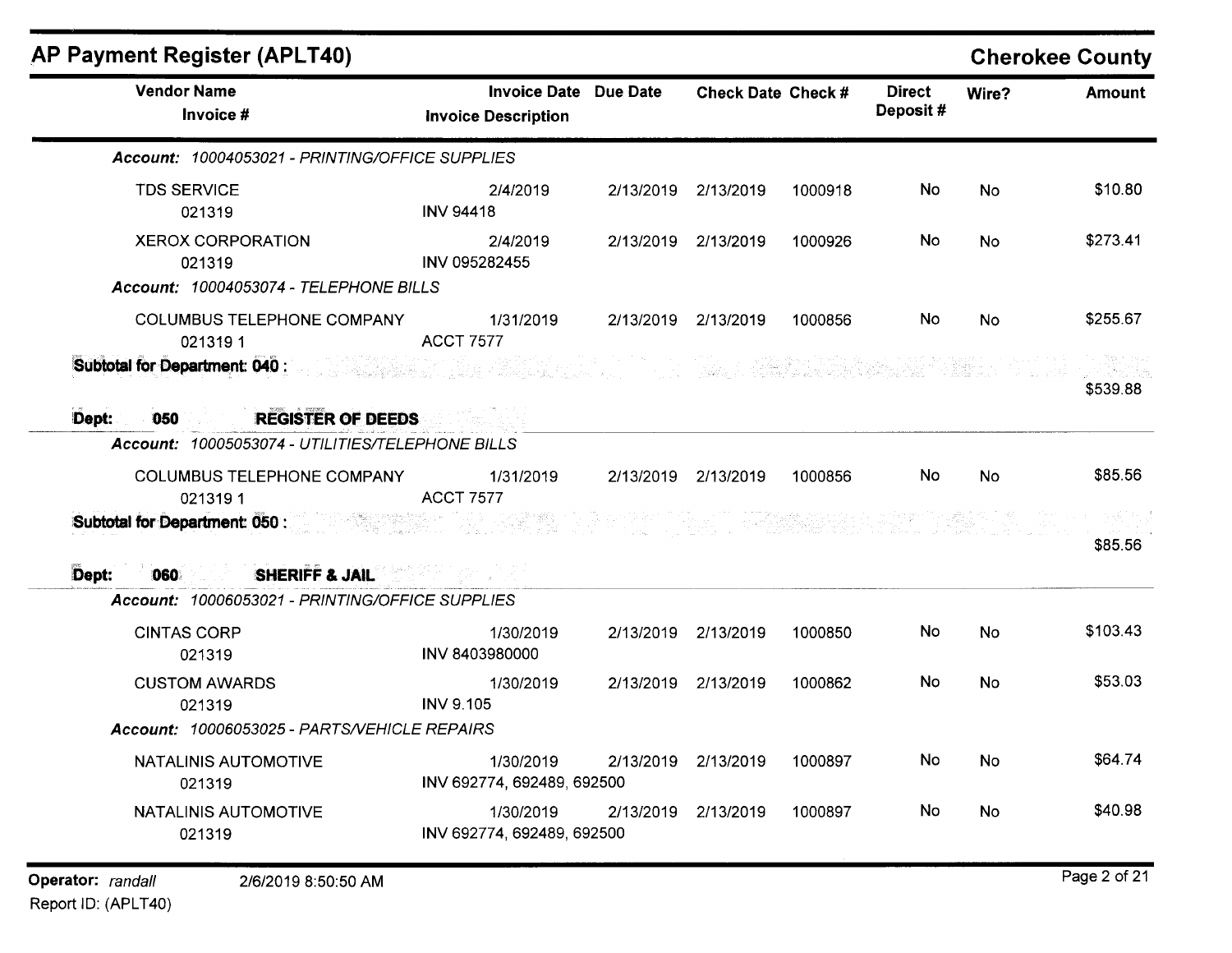| <b>Vendor Name</b><br>Invoice #                                       | Invoice Date Due Date<br><b>Invoice Description</b> | <b>Check Date Check #</b> |         | <b>Direct</b><br>Deposit# | Wire?     | <b>Amount</b> |
|-----------------------------------------------------------------------|-----------------------------------------------------|---------------------------|---------|---------------------------|-----------|---------------|
| NATALINIS AUTOMOTIVE<br>021319                                        | 1/30/2019<br>INV 692774, 692489, 692500             | 2/13/2019 2/13/2019       | 1000897 | No                        | <b>No</b> | \$35.94       |
| LKQ MID AMERICA AUTO PARTS<br>021319                                  | 1/31/2019<br>INV 103158134                          | 2/13/2019 2/13/2019       | 1000890 | <b>No</b>                 | No        | \$79.00       |
| JAY HATFIELD CHEVROLET<br>021319                                      | 1/30/2019<br><b>INV 200885</b>                      | 2/13/2019 2/13/2019       | 1000877 | No                        | <b>No</b> | \$898.39      |
| FULL SERVICE AUTOMOTIVE<br>021319                                     | 1/31/2019<br><b>DEDUCTIBLE</b>                      | 2/13/2019 2/13/2019       | 1000872 | <b>No</b>                 | <b>No</b> | \$500.00      |
| NATALINIS AUTOMOTIVE<br>0213191                                       | 1/30/2019<br>INV 692309                             | 2/13/2019 2/13/2019       | 1000897 | No                        | <b>No</b> | \$35.56       |
| TRUE VALUE COLUMBUS<br>0213191                                        | 1/31/2019<br><b>TRANS A365277</b>                   | 2/13/2019 2/13/2019       | 1000921 | No.                       | <b>No</b> | \$52.96       |
| NATALINIS AUTOMOTIVE<br>021319 SH2<br>Account: 10006053030 - GASOLINE | 2/4/2019<br><b>INV 692999</b>                       | 2/13/2019 2/13/2019       | 1000897 | No                        | <b>No</b> | \$4.96        |
| <b>TAYLOR LUDWIG</b><br>021319                                        | 1/31/2019<br><b>REIMBURSEMENTS</b>                  | 2/13/2019 2/13/2019       | 1000917 | No                        | <b>No</b> | \$97.00       |
| Account: 10006053040 - JANITORIAL SUPPLIES                            |                                                     |                           |         |                           |           |               |
| <b>HENRY KRAFT INC</b><br>021319 SH                                   | 2/4/2019<br><b>INV 278045</b>                       | 2/13/2019 2/13/2019       | 1000875 | <b>No</b>                 | No        | \$604.42      |
| <b>HENRY KRAFT INC</b><br>021319                                      | 1/30/2019<br><b>INV 277327</b>                      | 2/13/2019 2/13/2019       | 1000875 | No.                       | <b>No</b> | \$535.79      |
| Account: 10006053068 - OTHER COMMODITIES                              |                                                     |                           |         |                           |           |               |
| <b>TAYLOR LUDWIG</b><br>021319                                        | 1/31/2019<br><b>REIMBURSEMENTS</b>                  | 2/13/2019 2/13/2019       | 1000917 | No.                       | <b>No</b> | \$118.81      |
| <b>TAYLOR LUDWIG</b><br>021319                                        | 1/31/2019<br><b>REIMBURSEMENTS</b>                  | 2/13/2019 2/13/2019       | 1000917 | No                        | No        | \$10.48       |

#### **AP Payment Register (APLT40) Cherokee County**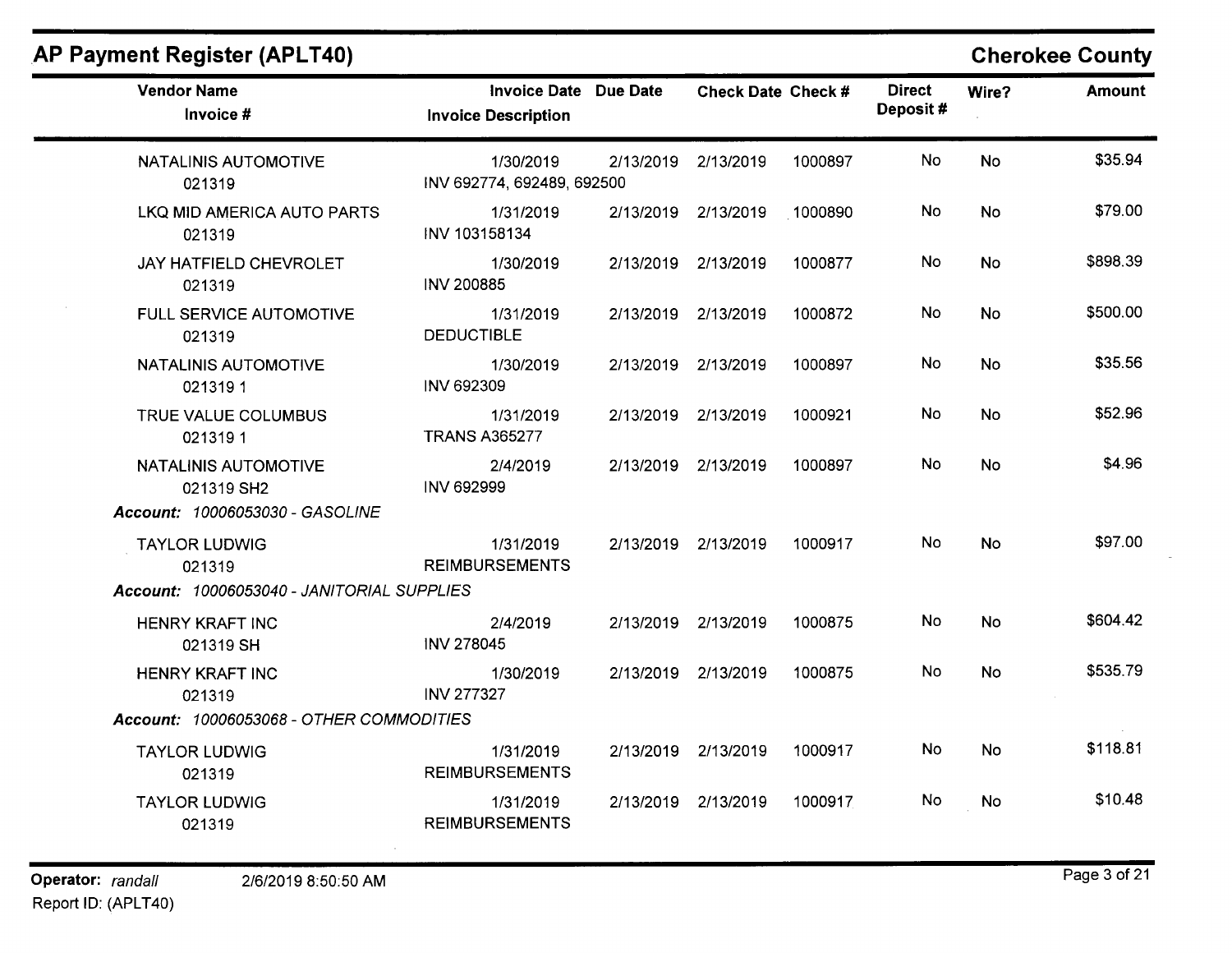# **AP Payment Register (APLT40)**

### **Cherokee County**

| <b>Vendor Name</b><br>Invoice #                    | <b>Invoice Date Due Date</b><br><b>Invoice Description</b> |                      | <b>Check Date Check #</b> |         | <b>Direct</b><br>Deposit# | Wire?     | <b>Amount</b> |
|----------------------------------------------------|------------------------------------------------------------|----------------------|---------------------------|---------|---------------------------|-----------|---------------|
| KEMP VETERINARY HOSPITAL<br>021319                 | 1/31/2019<br>K9 DRUGS, TESTS, VACCINATIONS                 | 2/13/2019 2/13/2019  |                           | 1000886 | No                        | <b>No</b> | \$283.50      |
| SIRCHIE FINGER PRINT LABORATORIES<br>021319        | 1/31/2019<br>INV 0381781                                   | 2/13/2019 2/13/2019  |                           | 1000913 | No.                       | <b>No</b> | \$1,736.84    |
| <b>FARMERS COOPERATIVE ASSOCIATION</b><br>021319   | 1/30/2019<br><b>INV 243800</b>                             | 2/13/2019 2/13/2019  |                           | 1000867 | No                        | <b>No</b> | \$30.00       |
| Account: 10006053071 - COMMUNICATIONS              |                                                            |                      |                           |         |                           |           |               |
| OPTIV SECURITY INC<br>021319                       | 2/1/2019<br>INV 100109226                                  | 2/13/2019 2/13/2019  |                           | 1000899 | No                        | <b>No</b> | \$50.84       |
| <b>BROOKS-JEFFREY MARKETING, INC</b><br>021319     | 1/30/2019<br><b>INV 185195</b>                             | 2/13/2019 2/13/2019  |                           | 1000839 | No                        | <b>No</b> | \$624.00      |
| Account: 10006053072 - GAS, ELECTRIC, WATER        |                                                            |                      |                           |         |                           |           |               |
| PRO SOLUTIONS, LLC<br>021319                       | 1/30/2019<br>INV 2018.12.160                               | 2/13/2019 2/13/2019  |                           | 1000905 | <b>No</b>                 | No        | \$2,612.88    |
| <b>CITY OF COLUMBUS</b><br>021319 SH1              | 1/31/2019<br>ACCT 09-52410-01                              | 12/31/2018 2/13/2019 |                           | 1000852 | No.                       | <b>No</b> | \$110.00      |
| <b>CITY OF COLUMBUS</b><br>021319 SH               | 1/31/2019<br>ACCT 09-52410-01                              | 2/13/2019 2/13/2019  |                           | 1000852 | <b>No</b>                 | <b>No</b> | \$110.00      |
| Account: 10006053074 - TELEPHONE BILLS             |                                                            |                      |                           |         |                           |           |               |
| <b>COLUMBUS TELEPHONE COMPANY</b><br>0213192       | 1/31/2019<br><b>ACCT 2963</b>                              | 2/13/2019 2/13/2019  |                           | 1000856 | No.                       | <b>No</b> | \$1,670.46    |
| <b>COLUMBUS TELEPHONE COMPANY</b><br>021319 SH     | 1/31/2019<br><b>ACCT 2963</b>                              | 12/31/2018 2/13/2019 |                           | 1000856 | <b>No</b>                 | <b>No</b> | \$1,634.31    |
| Account: 10006053080 - MAINTENANCE/BLDGS & GROUNDS |                                                            |                      |                           |         |                           |           |               |
| TOUCHTON ELECTRIC INC<br>021319                    | 2/1/2019<br><b>INV 37239</b>                               | 2/13/2019 2/13/2019  |                           | 1000920 | No.                       | <b>No</b> | \$1,368.52    |

 $\sim$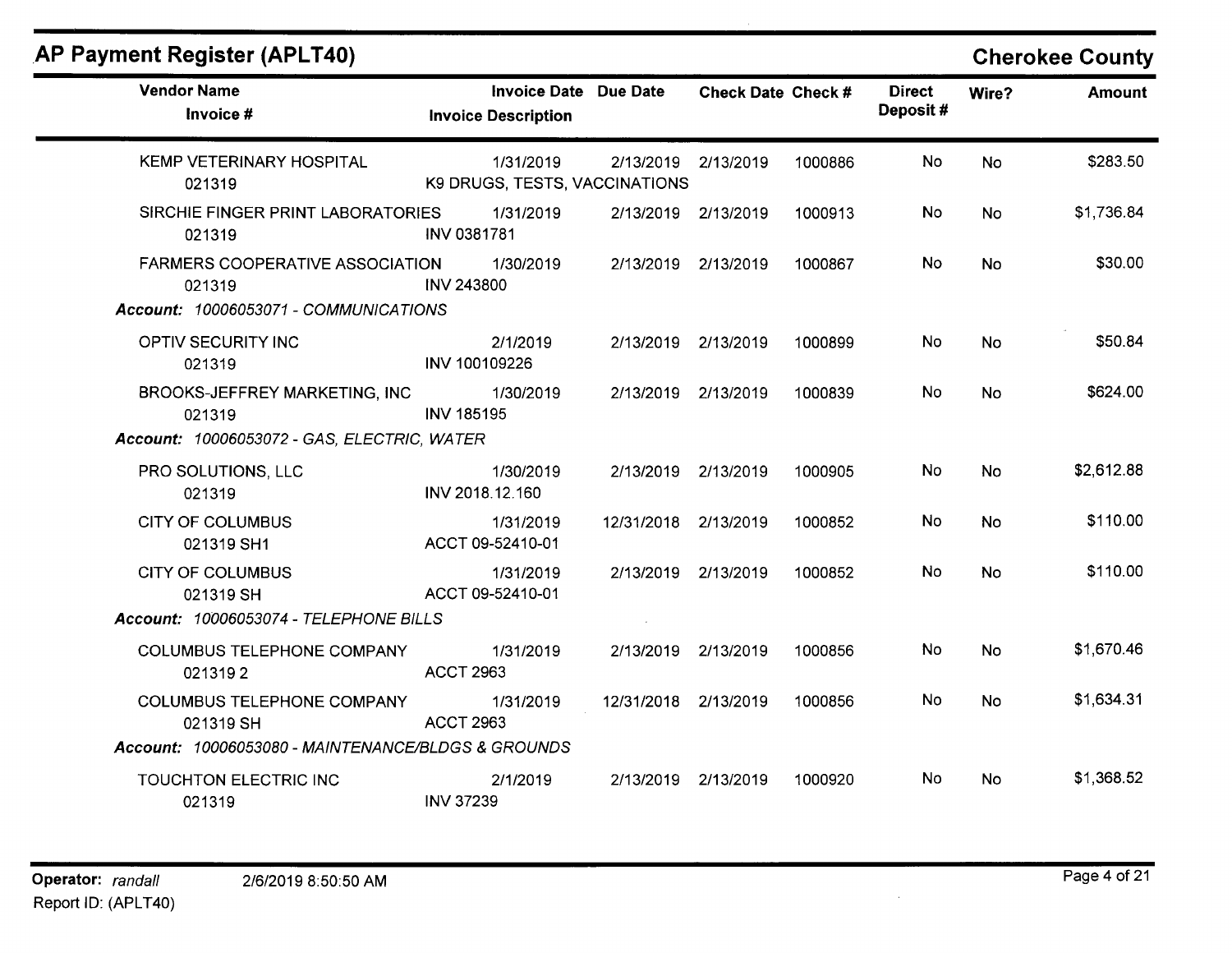| <b>Vendor Name</b><br>Invoice #                                                             | <b>Invoice Date Due Date</b><br><b>Invoice Description</b> |                      | Check Date Check #  |         | <b>Direct</b><br>Deposit# | Wire?     | <b>Amount</b> |
|---------------------------------------------------------------------------------------------|------------------------------------------------------------|----------------------|---------------------|---------|---------------------------|-----------|---------------|
| TRUE VALUE COLUMBUS<br>021319                                                               | 1/30/2019<br><b>TRANS A366168</b>                          |                      | 2/13/2019 2/13/2019 | 1000921 | <b>No</b>                 | <b>No</b> | \$12.98       |
| <b>BUTCH'S PEST CONTROL SERVICE</b><br>021319                                               | 1/31/2019<br>INV 17167670                                  |                      | 2/13/2019 2/13/2019 | 1000840 | No                        | <b>No</b> | \$75.00       |
| <b>LOCKE SUPPLY</b><br>021319                                                               | 1/30/2019<br>INV 36322868.00                               |                      | 2/13/2019 2/13/2019 | 1000891 | No                        | <b>No</b> | \$4,610.10    |
| <b>CDL ELECTRIC</b><br>021319<br>Account: 10006053094 - VEHICLES                            | 1/30/2019<br><b>INV W90197</b>                             |                      | 2/13/2019 2/13/2019 | 1000843 | <b>No</b>                 | <b>No</b> | \$2,178.06    |
| KANSAS HIGHWAY PATROL CAR FUND<br>021319                                                    | 1/31/2019<br>PO 2019-0122A                                 |                      | 2/13/2019 2/13/2019 | 1000883 | <b>No</b>                 | <b>No</b> | \$20,000.00   |
| <b>GALLS INCORPORATED</b><br>021319<br>Account: 10006053732 - INMATE FOOD                   | 1/30/2019<br>INV 011723682                                 |                      | 2/13/2019 2/13/2019 | 1000873 | <b>No</b>                 | <b>No</b> | \$930.00      |
| CONSOLIDATED CORRECTIONAL FOOD SE<br>021391<br>Account: 10006053737 - INMATE PERSONAL ITEMS | 1/31/2019<br>INV 19012319                                  |                      | 2/13/2019 2/13/2019 | 1000858 | No                        | <b>No</b> | \$10,134.07   |
| <b>TURNKEY CORRECTIONS</b><br>021319<br><b>Account: 10006053786 - INMATE MEDICAL</b>        | 1/30/2019<br>INV TKC114620190115C                          |                      | 2/13/2019 2/13/2019 | 1000922 | <b>No</b>                 | No        | \$795.94      |
| DIRECT BENEFIT SOLUTIONS<br>021319                                                          | 1/30/2019<br>INV 2019-016                                  | 12/31/2018 2/13/2019 |                     | 1000863 | No                        | <b>No</b> | \$6,049.56    |
| <b>Subtotal for Department: 060 :</b>                                                       |                                                            |                      |                     |         |                           |           | \$58,252.55   |

Account: 10007053028 - COMPUTER SUPPLIES

AP Payment Register (APLT40)

Cherokee County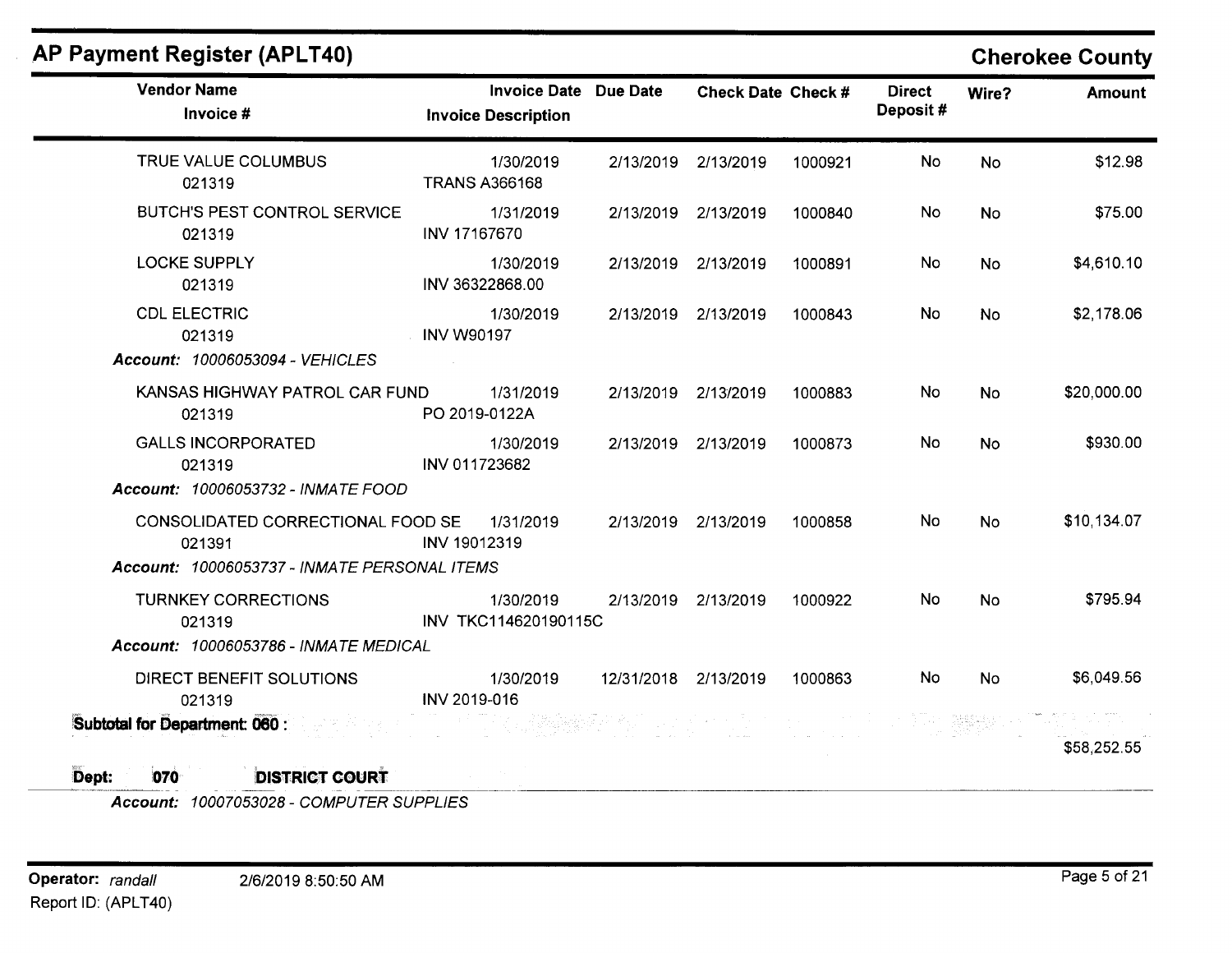# **AP Payment Register (APLT40)**

# **Cherokee County**

| <b>Vendor Name</b><br>Invoice #                                                                 | <b>Invoice Date Due Date</b><br><b>Invoice Description</b> |                      | Check Date Check #  |         | <b>Direct</b><br>Deposit# | Wire?     | <b>Amount</b> |
|-------------------------------------------------------------------------------------------------|------------------------------------------------------------|----------------------|---------------------|---------|---------------------------|-----------|---------------|
| TOTAL ELECTRONICS CONTRACTING<br>021319                                                         | 2/4/2019<br><b>INV 70722</b>                               | 12/31/2018 2/13/2019 |                     | 1000919 | No                        | <b>No</b> | \$5,110.27    |
| ADVANTAGE COMPUTER ENTERPRISES IN<br>021319<br>Account: 10007053074 - TELEPHONE BILLS           | 2/4/2019<br><b>INV 68497</b>                               | 12/31/2018 2/13/2019 |                     | 1000835 | No.                       | No.       | \$157.50      |
| <b>COLUMBUS TELEPHONE COMPANY</b><br>0213191<br>Account: 10007053079 - MAINT/REPAIRS MACH/EQUIP | 1/31/2019<br><b>ACCT 7577</b>                              |                      | 2/13/2019 2/13/2019 | 1000856 | No.                       | <b>No</b> | \$478.76      |
| ADVANTAGE COMPUTER ENTERPRISES IN<br>021319 DC                                                  | 2/4/2019<br>INV 68472, 68375                               |                      | 2/13/2019 2/13/2019 | 1000835 | No                        | <b>No</b> | \$75.00       |
| ADVANTAGE COMPUTER ENTERPRISES IN<br>021319 DC<br>Account: 10007053084 - CELL PHONE CHARGES     | 2/4/2019<br><b>INV 68472</b>                               |                      | 2/13/2019 2/13/2019 | 1000835 | No                        | <b>No</b> | \$37.50       |
| <b>US CELLULAR</b><br>021319<br>Account: 10007053089 - OTHER CONTRACTUAL                        | 2/4/2019<br>INV 0290681009                                 |                      | 2/13/2019 2/13/2019 | 1000923 | <b>No</b>                 | <b>No</b> | \$127.92      |
| <b>AMERICAN MICRO</b><br>021319                                                                 | 2/4/2019<br><b>INV 30402</b>                               |                      | 2/13/2019 2/13/2019 | 1000836 | No                        | <b>No</b> | \$975.00      |
| <b>DOUGLAS ROPER STEELE</b><br>021391                                                           | 2/1/2019<br>MONTHLY ATTY/CO CONTRACT                       | 2/13/2019            | 2/13/2019           | 1000864 | <b>No</b>                 | <b>No</b> | \$2,750.00    |
| <b>CANDACE BREWSTER GAYOSO</b><br>021391                                                        | 2/1/2019<br>MONTHLY ATTY/CO CONTRACT                       | 2/13/2019            | 2/13/2019           | 1000842 | No                        | <b>No</b> | \$2,750.00    |
| JOANNA L DERFELT<br>021391                                                                      | 2/1/2019<br>MONTHLY ATTY/CO CONTRACT                       | 2/13/2019            | 2/13/2019           | 1000879 | No                        | <b>No</b> | \$2,750.00    |
| <b>MELANIE BINGHAM</b><br>021391                                                                | 2/1/2019<br>MONTHLY ATTY/CO CONTRACT                       | 2/13/2019            | 2/13/2019           | 1000894 | No.                       | No        | \$2,750.00    |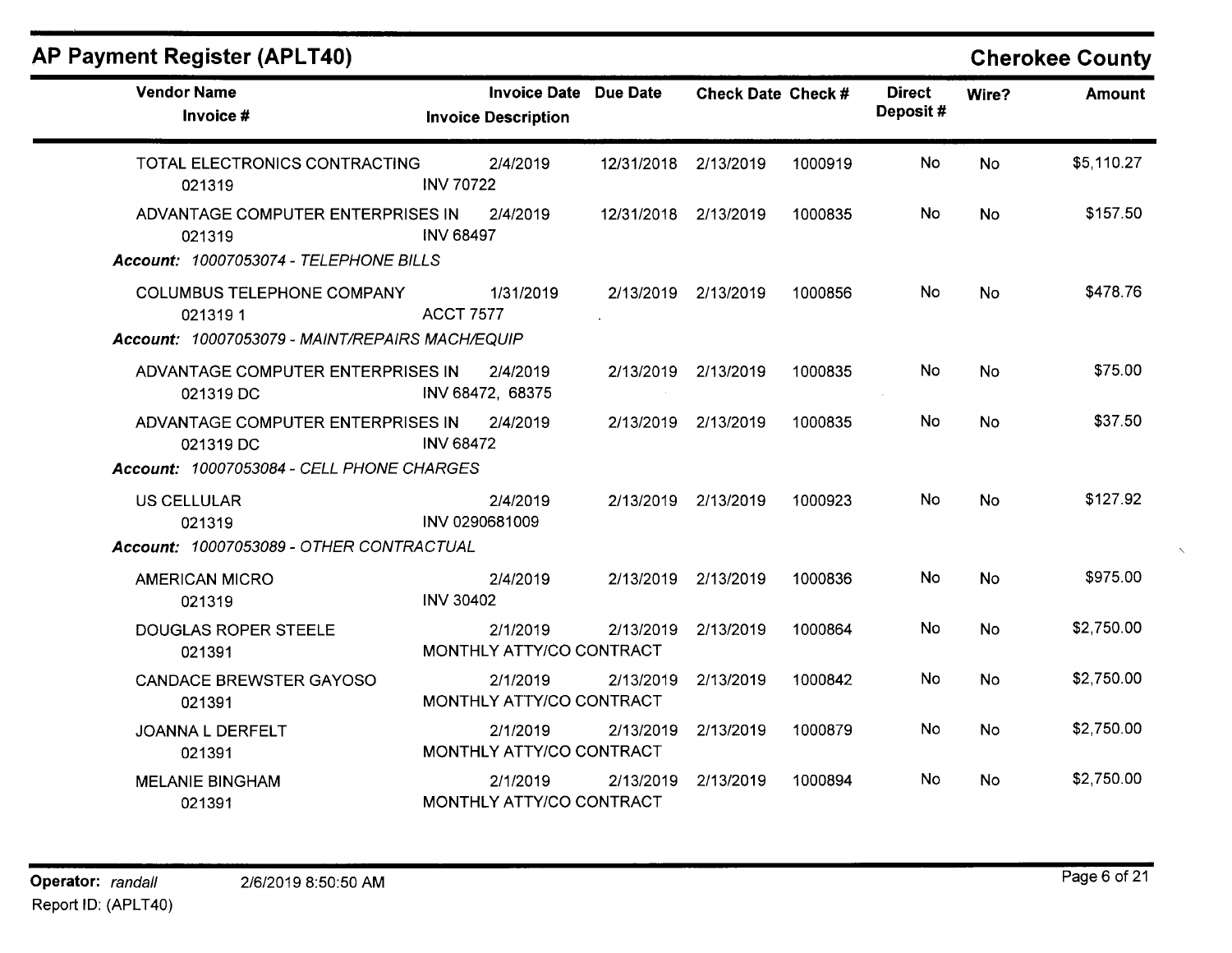|                                                                                                                         |                                                                                             |                       |                                                                                                                                                                                        |                           |           | <b>Cherokee County</b> |
|-------------------------------------------------------------------------------------------------------------------------|---------------------------------------------------------------------------------------------|-----------------------|----------------------------------------------------------------------------------------------------------------------------------------------------------------------------------------|---------------------------|-----------|------------------------|
| <b>Invoice Description</b>                                                                                              |                                                                                             |                       |                                                                                                                                                                                        | <b>Direct</b><br>Deposit# | Wire?     | <b>Amount</b>          |
| 2/4/2019<br><b>REIMBURSEMENT</b>                                                                                        |                                                                                             |                       | 1000898                                                                                                                                                                                | No                        | <b>No</b> | \$325.00               |
| 2/4/2019<br><b>INV 5127310</b>                                                                                          |                                                                                             |                       | 1000866                                                                                                                                                                                | No                        | <b>No</b> | \$818.40               |
|                                                                                                                         |                                                                                             |                       |                                                                                                                                                                                        |                           |           | \$19,105.35            |
| 2/1/2019<br>INV 5142830<br>Account: 10008053042 - BREAKROOM SUPPLIES                                                    |                                                                                             |                       | 1000866                                                                                                                                                                                | No.                       | <b>No</b> | \$69.95                |
| 1/30/2019<br><b>INV 5140160</b><br>Account: 10008053073 - TRANSPORTATION                                                |                                                                                             |                       | 1000866                                                                                                                                                                                | No                        | <b>No</b> | \$118.76               |
| KDOR-OFFICE OF FINANCIAL MANAGEMEN<br>2/4/2019<br><b>INV 2019-2</b><br>Account: 10008053074 - UTILITIES/TELEPHONE BILLS |                                                                                             |                       | 1000885                                                                                                                                                                                | No                        | <b>No</b> | \$1,486.22             |
| 1/31/2019<br><b>ACCT 7577</b><br>Account: 10008053080 - MAINTENANCE/BLDGS & GROUNDS                                     |                                                                                             |                       | 1000856                                                                                                                                                                                | No                        | <b>No</b> | \$1,057.59             |
| 1/30/2019<br><b>INV 3079</b>                                                                                            |                                                                                             |                       | 1000889                                                                                                                                                                                | No                        | <b>No</b> | \$510.00               |
| 2/1/2019<br><b>INV 3094</b><br>Account: 10008053083 - EQUIPMENT LEASE/RENTAL                                            |                                                                                             |                       | 1000889                                                                                                                                                                                | No                        | <b>No</b> | \$1,065.00             |
|                                                                                                                         | Account: 10007053093 - OFFICE FURNITURE/EQUIP<br>Account: 10008053040 - JANITORIAL SUPPLIES | Invoice Date Due Date | 12/31/2018 2/13/2019<br>12/31/2018 2/13/2019<br>2/13/2019 2/13/2019<br>2/13/2019 2/13/2019<br>2/13/2019 2/13/2019<br>2/13/2019 2/13/2019<br>2/13/2019 2/13/2019<br>2/13/2019 2/13/2019 | Check Date Check #        |           |                        |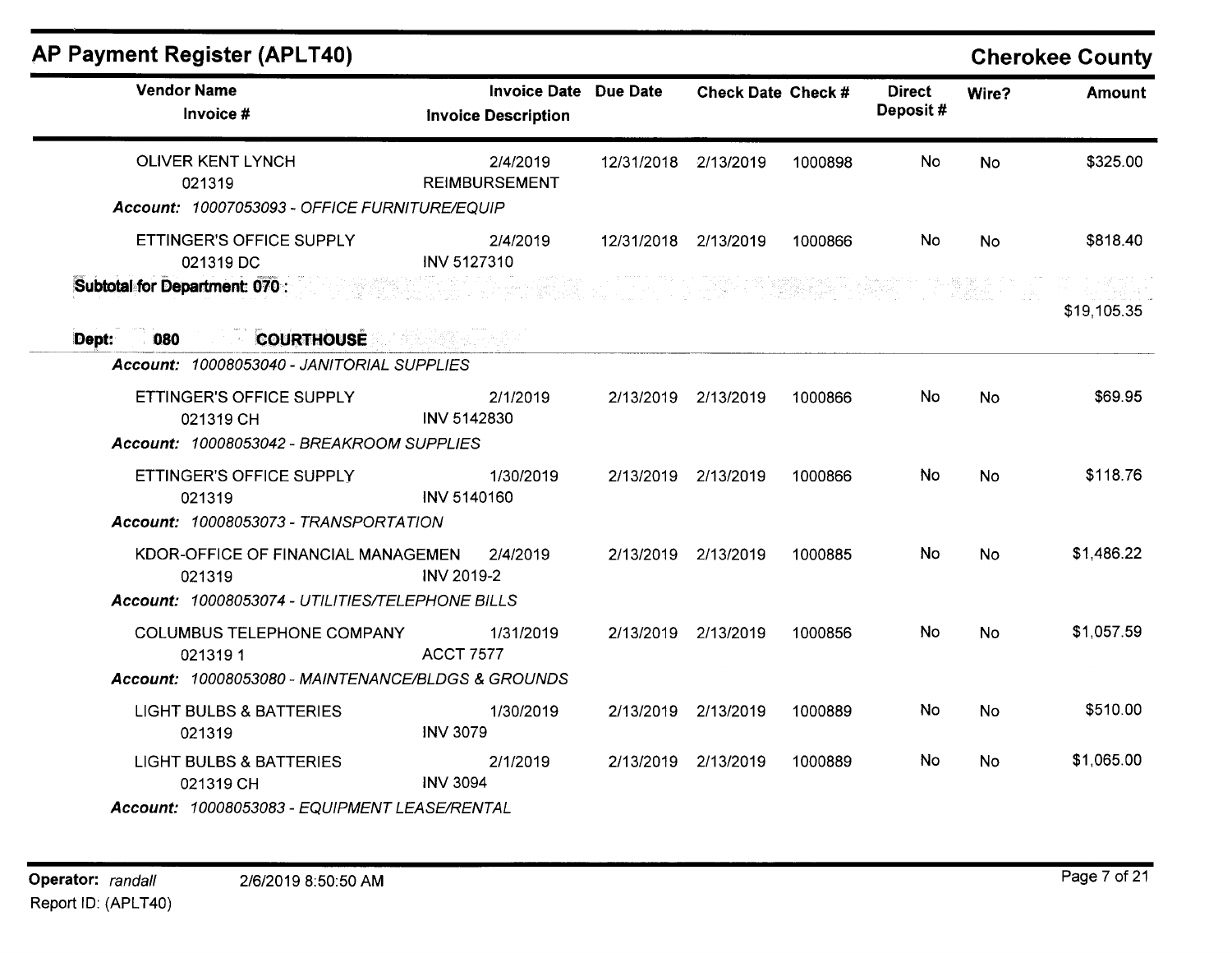| <b>Vendor Name</b><br>Invoice #                                                  | <b>Invoice Date</b><br><b>Invoice Description</b> | <b>Due Date</b> | Check Date Check #  |         | <b>Direct</b><br>Deposit# | Wire?     | <b>Amount</b> |
|----------------------------------------------------------------------------------|---------------------------------------------------|-----------------|---------------------|---------|---------------------------|-----------|---------------|
| <b>CULLIGAN OF JOPLIN</b><br>021319                                              | 2/4/2019<br>INV 90448643, 136917                  | 2/13/2019       | 2/13/2019           | 1000861 | No                        | <b>No</b> | \$6.50        |
| <b>CULLIGAN OF JOPLIN</b><br>021319<br>Account: 10008053089 - OTHER CONTRACTUAL  | 2/4/2019<br>INV 90448643, 136917                  | 2/13/2019       | 2/13/2019           | 1000861 | No                        | No        | \$30.70       |
| FIRST CALL, INC<br>021319                                                        | 1/30/2019<br><b>INV 10620</b>                     | 2/13/2019       | 2/13/2019           | 1000868 | No                        | <b>No</b> | \$105.00      |
| <b>KENNETH E MAXTON</b><br>021319                                                | 2/4/2019<br><b>CORONER BILLING</b>                | 2/13/2019       | 2/13/2019           | 1000887 | <b>No</b>                 | <b>No</b> | \$320.00      |
| <b>CRAWFORD COUNTY CLERK</b><br>021319<br>Subtotal for Department: 080 :         | 2/4/2019<br><b>DISTRICT CORONERS SALARY</b>       | 2/13/2019       | 2/13/2019           | 1000859 | No                        | <b>No</b> | \$875.38      |
|                                                                                  |                                                   |                 |                     |         |                           |           |               |
| <b>EMERGENCY PREPAREDNESS</b><br>090<br>Account: 10009053028 - COMPUTER SUPPLIES |                                                   |                 |                     |         |                           |           | \$5,645.10    |
| <b>KISSTECH</b><br>021319<br>Account: 10009053072 - GAS, ELECTRIC, WATER         | 2/4/2019<br><b>INV 2155</b>                       |                 | 2/13/2019 2/13/2019 | 1000888 | No                        | <b>No</b> | \$450.00      |
| HEARTLAND ELECTRIC COOPERATIVE INC<br>021319                                     | 2/4/2019<br>ACCT 50891200                         |                 | 2/13/2019 2/13/2019 | 1000874 | <b>No</b>                 | <b>No</b> | \$47.15       |
| Account: 10009053074 - TELEPHONE BILLS                                           |                                                   |                 |                     |         |                           |           |               |
| COLUMBUS TELEPHONE COMPANY<br>0213191                                            | 1/31/2019<br><b>ACCT 7577</b>                     |                 | 2/13/2019 2/13/2019 | 1000856 | <b>No</b>                 | <b>No</b> | \$83.16       |
| Dept:<br>Account: 10009053075 - DUES/SUBSCRIPTIONS                               |                                                   |                 |                     |         |                           |           |               |

021319 12 MO SUBSCRIPTION - EMER MGMT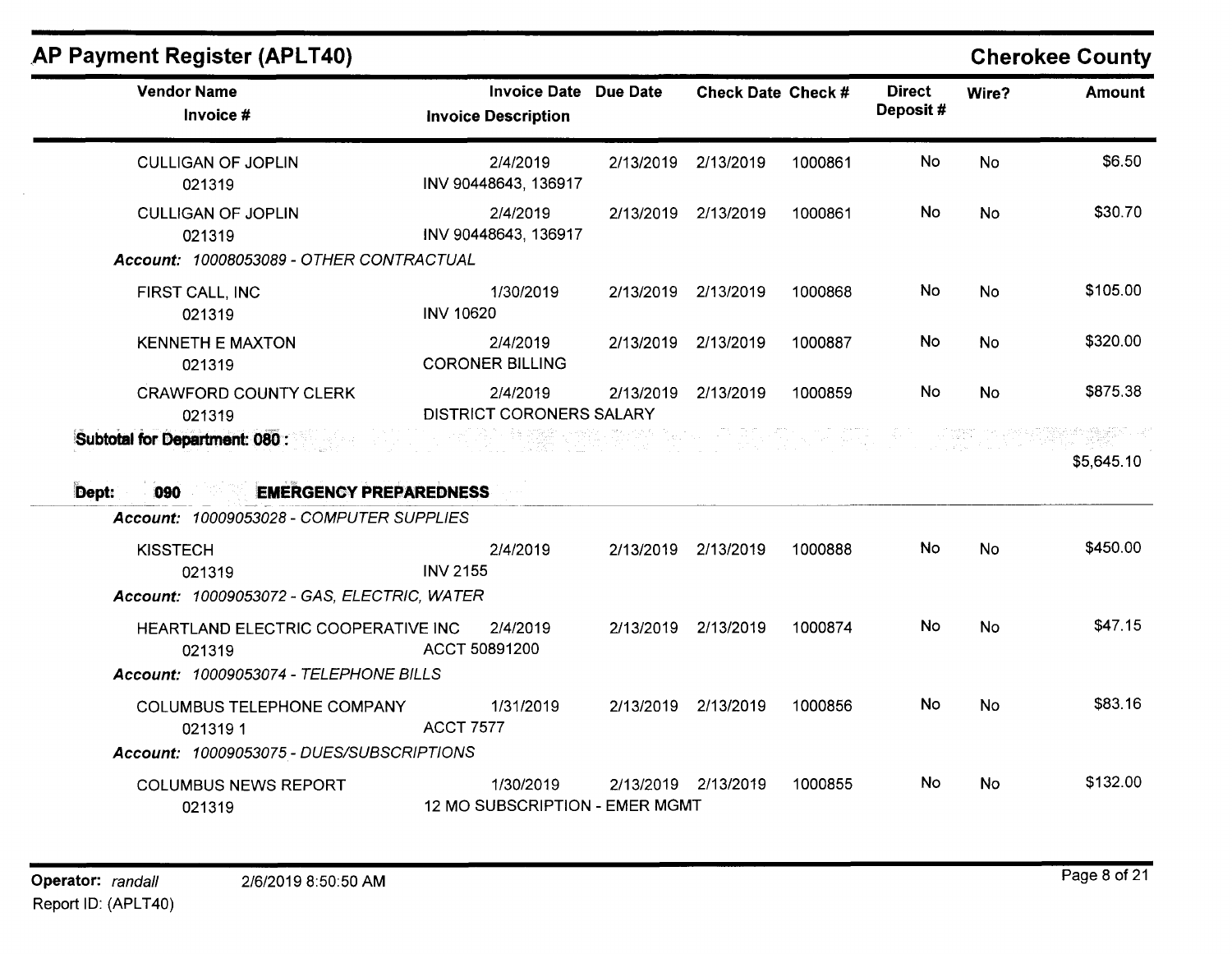| <b>Vendor Name</b><br>Invoice #                                                  | <b>Invoice Date Due Date</b><br><b>Invoice Description</b>                      | Check Date Check #  |         | <b>Direct</b><br>Deposit# | Wire?     | <b>Amount</b> |
|----------------------------------------------------------------------------------|---------------------------------------------------------------------------------|---------------------|---------|---------------------------|-----------|---------------|
| <b>Subtotal for Department: 090:</b>                                             | restriction of <b>signal</b>                                                    |                     |         | 나 100km - 발활할 수           |           | \$712.31      |
| <b>HUMAN RESOURCE</b><br>095<br>Dept:                                            |                                                                                 |                     |         |                           |           |               |
| Account: 10009553074 - TELEPHONE BILLS                                           |                                                                                 |                     |         |                           |           |               |
| <b>COLUMBUS TELEPHONE COMPANY</b><br>0213191                                     | 1/31/2019<br><b>ACCT 7577</b>                                                   | 2/13/2019 2/13/2019 | 1000856 | No                        | <b>No</b> | \$40.86       |
| Subtotal for Department 095 :                                                    |                                                                                 |                     |         |                           |           | \$40.86       |
| <b>COMPUTER PROGRAMMING</b><br>Dept:<br>150                                      |                                                                                 |                     |         |                           |           |               |
| Account: 10015053074 - TELEPHONE BILLS                                           |                                                                                 |                     |         |                           |           |               |
| <b>COLUMBUS TELEPHONE COMPANY</b><br>0213191                                     | 1/31/2019<br><b>ACCT 7577</b>                                                   | 2/13/2019 2/13/2019 | 1000856 | No                        | No        | \$110.00      |
| Account: 10015053089 - OTHER CONTRACTUAL                                         |                                                                                 |                     |         |                           |           |               |
| <b>STRONGHOLD DATA</b><br>021319 COMP                                            | 2/1/2019<br><b>INV 28723</b>                                                    | 2/13/2019 2/13/2019 | 1000915 | No                        | No        | \$4,341.75    |
| Subtotal for Department: 150:                                                    | 3 - 그 정도 남도 30일 있는 그 있을 사고 있습니까? 그것<br>그 전 12 개 전 개 5 : 2012년 2월 3월 12월 12월 20일 |                     |         |                           |           |               |
|                                                                                  |                                                                                 |                     |         |                           |           | \$4,451.75    |
| <b>EMERGENCY 911</b><br>Dept:<br>190<br>Account: 10019053028 - COMPUTER SUPPLIES |                                                                                 |                     |         |                           |           |               |
|                                                                                  |                                                                                 |                     |         |                           |           |               |
| <b>STRONGHOLD DATA</b><br>021319                                                 | 1/30/2019<br><b>INV 28626</b>                                                   | 2/13/2019 2/13/2019 | 1000915 | No                        | No        | \$1,668.79    |
| Account: 10019053074 - TELEPHONE BILLS                                           |                                                                                 |                     |         |                           |           |               |
| COLUMBUS TELEPHONE COMPANY<br>0213191                                            | 1/31/2019<br><b>ACCT 7577</b>                                                   | 2/13/2019 2/13/2019 | 1000856 | No                        | No        | \$85.08       |
| Subtotal for Department: 190 :                                                   |                                                                                 |                     |         |                           |           | \$1,753.87    |
| 330<br>DEPT OFFICE SUPPLY<br>Dept:                                               |                                                                                 |                     |         |                           |           |               |
| Operator: randall<br>2/6/2019 8:50:50 AM                                         |                                                                                 |                     |         |                           |           | Page 9 of 21  |

Report ID: (APLT40)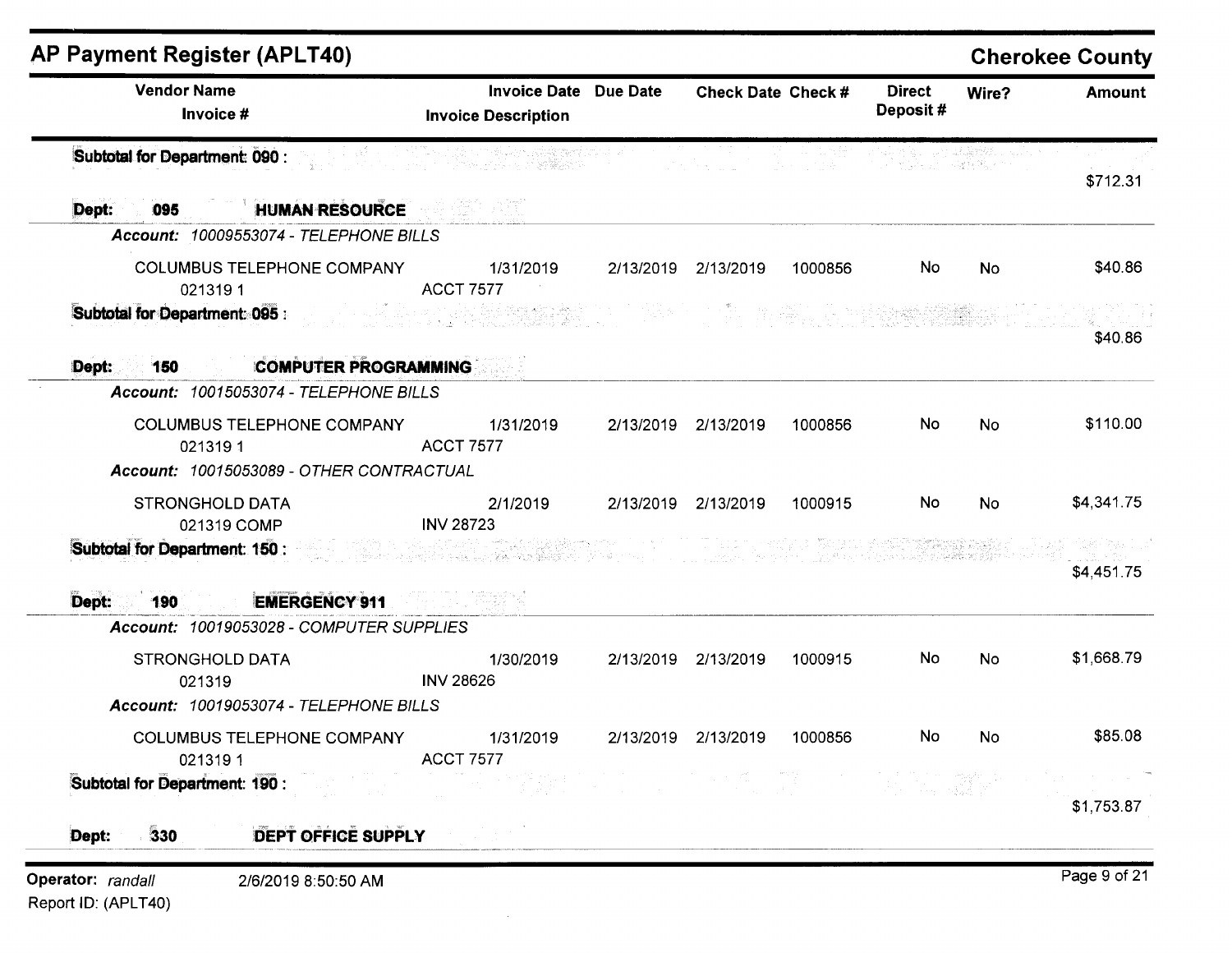| AP Payment Register (APLT40)                                                        |                                                            |           |                           |         |                           |           | <b>Cherokee County</b> |
|-------------------------------------------------------------------------------------|------------------------------------------------------------|-----------|---------------------------|---------|---------------------------|-----------|------------------------|
| <b>Vendor Name</b><br>Invoice #                                                     | <b>Invoice Date Due Date</b><br><b>Invoice Description</b> |           | <b>Check Date Check #</b> |         | <b>Direct</b><br>Deposit# | Wire?     | <b>Amount</b>          |
| Account: 10033053622 - SHERIFF OFFICE SUPPLY                                        |                                                            |           |                           |         |                           |           |                        |
| QUILL CORPORATION<br>021319 DOCL                                                    | 2/1/2019<br>INV 4574315, 4586082, 4591134                  | 2/13/2019 | 2/13/2019                 | 1000907 | No                        | <b>No</b> | \$290.34               |
| QUILL CORPORATION<br>021319 DOCL                                                    | 2/1/2019<br>INV 4574315, 4586082, 4591134                  | 2/13/2019 | 2/13/2019                 | 1000907 | <b>No</b>                 | <b>No</b> | \$183.69               |
| QUILL CORPORATION<br>021319 DOCL<br>Account: 10033053623 - TREASURER OFFICE SUPPLY  | 2/1/2019<br>INV 4574315, 4586082, 4591134                  | 2/13/2019 | 2/13/2019                 | 1000907 | No.                       | No.       | \$419.22               |
| ETTINGER'S OFFICE SUPPLY<br>021319 DO 1<br>Account: 10033053628 - HWY OFFICE SUPPLY | 2/4/2019<br><b>INV 5142820</b>                             |           | 2/13/2019 2/13/2019       | 1000866 | No                        | <b>No</b> | \$34.40                |
| QUILL CORPORATION<br>021319<br>Account: 10033053632 - COUNTY CLERK                  | 1/31/2019<br><b>INV 4547724</b>                            |           | 2/13/2019 2/13/2019       | 1000907 | No                        | No        | \$230.33               |
| QUILL CORPORATION<br>021319 DO                                                      | 2/1/2019<br>INV 4550051                                    | 2/13/2019 | 2/13/2019                 | 1000907 | No                        | <b>No</b> | \$26.64                |
| Subtotal for Department: 330 :                                                      |                                                            |           |                           |         |                           |           | \$1,184.62             |
|                                                                                     |                                                            |           |                           |         |                           |           | \$92,156.15            |
| <b>NON-DEPARTMENTAL</b><br>Dept:<br>000                                             |                                                            |           |                           |         |                           |           |                        |
| Account: 10300053083 - EQUIPMENT LEASE/RENTAL                                       |                                                            |           |                           |         |                           |           |                        |
| <b>SUMNERONE</b><br>021319                                                          | 1/30/2019<br><b>INV 2038510</b>                            | 2/13/2019 | 2/13/2019                 | 1000916 | No                        | <b>No</b> | \$4.70                 |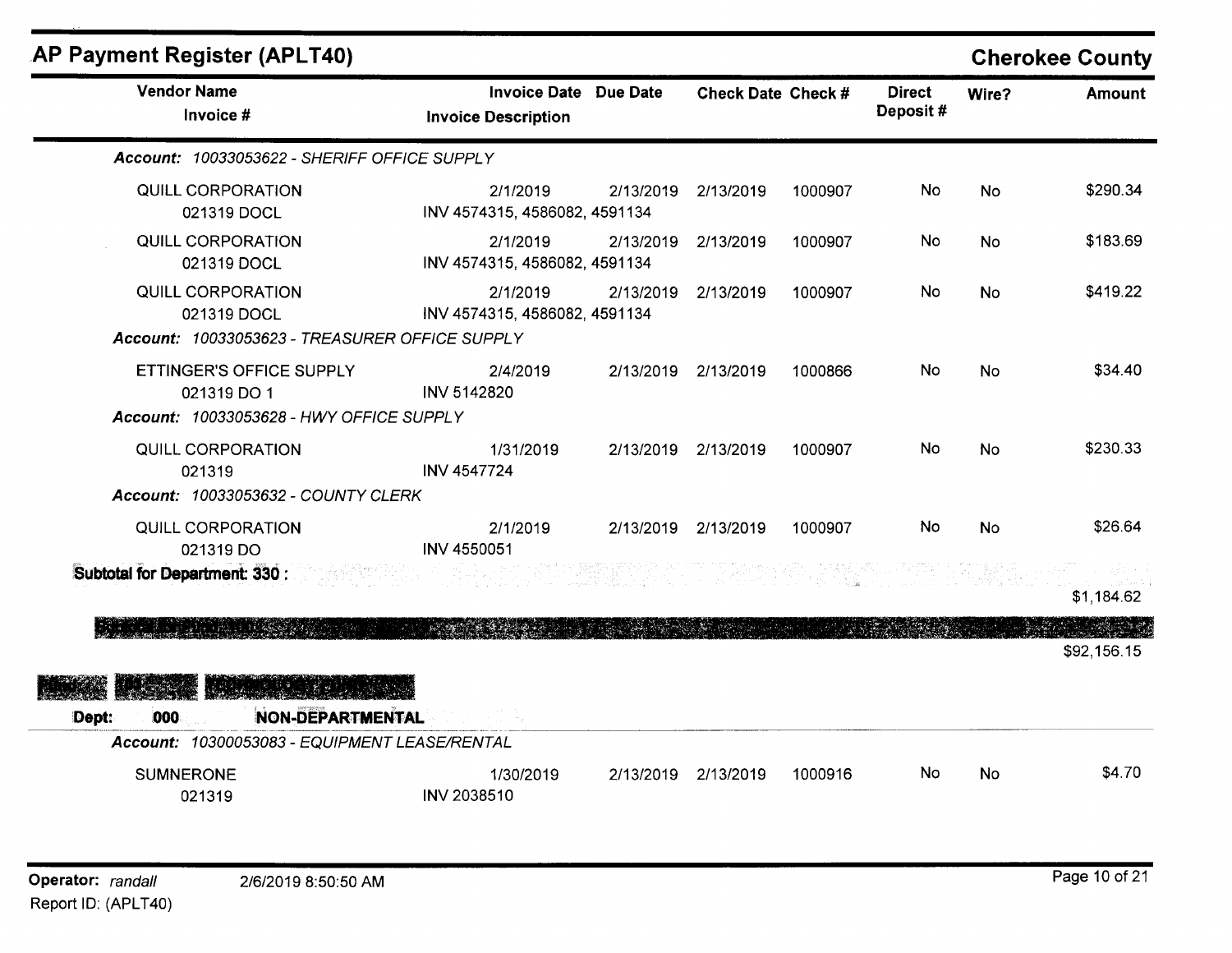| <b>AP Payment Register (APLT40)</b>                                                           |                                                                    |                                  |                     |         |                           |           | <b>Cherokee County</b> |
|-----------------------------------------------------------------------------------------------|--------------------------------------------------------------------|----------------------------------|---------------------|---------|---------------------------|-----------|------------------------|
| <b>Vendor Name</b><br>Invoice #                                                               | Invoice Date Due Date<br><b>Invoice Description</b>                |                                  | Check Date Check #  |         | <b>Direct</b><br>Deposit# | Wire?     | <b>Amount</b>          |
| Subtotal for Department: 000 :                                                                |                                                                    | in 142, Authority Policy (Color) | $\sim 100$          |         |                           |           | \$4.70                 |
|                                                                                               |                                                                    |                                  |                     |         |                           |           | \$4.70                 |
| <b>NON-DEPARTMENTAL</b><br>000<br>Dept:                                                       | mar in the Bank                                                    |                                  |                     |         |                           |           |                        |
| Account: 11000053030 - GASOLINE                                                               |                                                                    |                                  |                     |         |                           |           |                        |
| JIM WOODS MARKETING INC<br>02-13-2019HWY<br>Account: 11000053031 - DIESEL FUEL                | 1/29/2019<br>INV# 244996                                           |                                  | 2/13/2019 2/13/2019 | 1000878 | No.                       | <b>No</b> | \$5,172.96             |
| JIM WOODS MARKETING INC<br>02-13-2019HWY                                                      | 1/29/2019<br>INV# 244996                                           |                                  | 2/13/2019 2/13/2019 | 1000878 | No                        | <b>No</b> | \$11,052.23            |
| MFA OIL - NEOSHO 1055<br>02-13-2019110HWY<br>Account: 11000053032 - OIL/GREASE                | 1/30/2019<br>INV #911389,911388,940328,940303,941094,941109,941097 |                                  | 2/13/2019 2/13/2019 | 1000895 | No.                       | <b>No</b> | \$5,933.66             |
| <b>FROST OIL COMPANY</b><br>02-13-2019110HWY<br>Account: 11000053033 - TIRES                  | 1/23/2019<br>INV # 0167883-IN, 0168302-IN, 0168138-IN              |                                  | 2/13/2019 2/13/2019 | 1000871 | No                        | <b>No</b> | \$1,195.56             |
| KANSASLAND TIRE OF PITTSBURG<br>02-13-2019<br>Account: 11000053034 - ASPHALT                  | 1/24/2019<br>INV #185380                                           |                                  | 2/13/2019 2/13/2019 | 1000884 | No                        | <b>No</b> | \$961.38               |
| BLEVINS ASPHALT CONSTRUCTION CO INC<br>02-13-2019110HWY<br><b>Account: 11000053035 - ROCK</b> | 1/16/2019<br>INV #3071,3077                                        |                                  | 2/13/2019 2/13/2019 | 1000838 | <b>No</b>                 | <b>No</b> | \$267.69               |
| MULBERRY LIMESTONE QUARRY CO<br>02-13-2019hwy                                                 | 1/31/2019<br>INV #22795                                            |                                  | 2/13/2019 2/13/2019 | 1000896 | No                        | <b>No</b> | \$16,129.99            |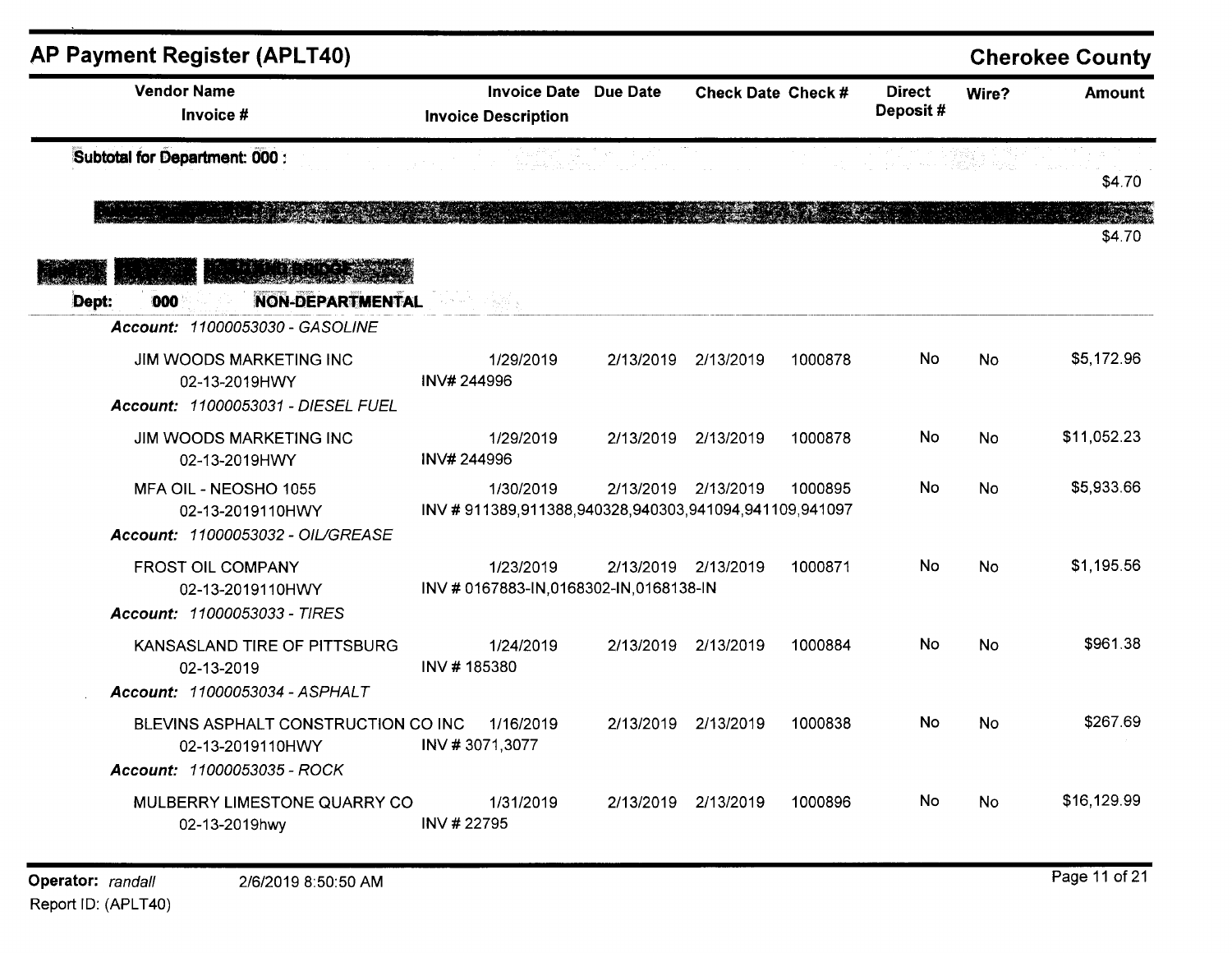| <b>AP Payment Register (APLT40)</b>                |                                                            |           |                     |         |                           |           | <b>Cherokee County</b> |
|----------------------------------------------------|------------------------------------------------------------|-----------|---------------------|---------|---------------------------|-----------|------------------------|
| <b>Vendor Name</b><br>Invoice #                    | <b>Invoice Date Due Date</b><br><b>Invoice Description</b> |           | Check Date Check #  |         | <b>Direct</b><br>Deposit# | Wire?     | <b>Amount</b>          |
| Account: 11000053042 - BREAKROOM SUPPLIES          |                                                            |           |                     |         |                           |           |                        |
| APPLEMARKET<br>02-13-2019HWY                       | 1/28/2019<br>INV #3607017                                  |           | 2/13/2019 2/13/2019 | 1000837 | No                        | <b>No</b> | \$9.05                 |
| CLEAN THE UNIFORM CO JOPLIN<br>02-13-2019110HWY    | 1/30/2019<br>INV #20042464, 20043886                       | 2/13/2019 | 2/13/2019           | 1000854 | No                        | <b>No</b> | \$79.30                |
| Account: 11000053073 - TRANSPORTATION              |                                                            |           |                     |         |                           |           |                        |
| R NEAL ANDERSON<br>12-31-2018HWY                   | 12/31/2018<br>MILAGE 2018                                  | 2/13/2019 | 2/13/2019           | 1000908 | No                        | <b>No</b> | \$244.16               |
| R NEAL ANDERSON<br>02-13-2019HWY                   | 1/3/2019<br>MILEAGE JAN 2019                               |           | 2/13/2019 2/13/2019 | 1000908 | No                        | <b>No</b> | \$90.00                |
| Account: 11000053074 - UTILITIES/TELEPHONE BILLS   |                                                            |           |                     |         |                           |           |                        |
| <b>KANSAS GAS SERVICE</b><br>02-13-2019HWY         | 2/4/2019<br>INV #510148149119141118, 510738202155527000    |           | 2/13/2019 2/13/2019 | 1000882 | No                        | <b>No</b> | \$1,933.34             |
| <b>COLUMBUS TELEPHONE COMPANY</b><br>02-13-2019HWY | 1/31/2019<br>#2586                                         |           | 2/13/2019 2/13/2019 | 1000857 | No                        | <b>No</b> | \$212.35               |
| <b>CITY OF COLUMBUS</b><br>02-13-2019HWY           | 1/5/2019<br>#08-88010-00                                   | 2/13/2019 | 2/13/2019           | 1000852 | No                        | <b>No</b> | \$110.00               |
| Account: 11000053079 - MACHINERY/EQUIPMENT         |                                                            |           |                     |         |                           |           |                        |
| <b>CALLS SERVICE</b><br>02-13-2019110HWY           | 1/16/2019<br>INV #78130                                    | 2/13/2019 | 2/13/2019           | 1000841 | No                        | <b>No</b> | \$261.00               |
| SAFETY-KLEEN SYSTEMS<br>02-19-2019HWY              | 1/23/2019<br>PARTS SOLVENT                                 |           | 2/13/2019 2/13/2019 | 1000910 | No                        | <b>No</b> | \$288.00               |
| <b>FLEETPRIDE</b><br>02-13-2019110HWY              | 1/25/2019<br>INV #19174098,19431067                        | 2/13/2019 | 2/13/2019           | 1000869 | No                        | No        | \$291.50               |
| JOPLIN FREIGHTLINER SALES INC<br>02-13-2019110HWY  | 1/24/2019<br>INV #177643                                   |           | 2/13/2019 2/13/2019 | 1000881 | No                        | <b>No</b> | \$173.29               |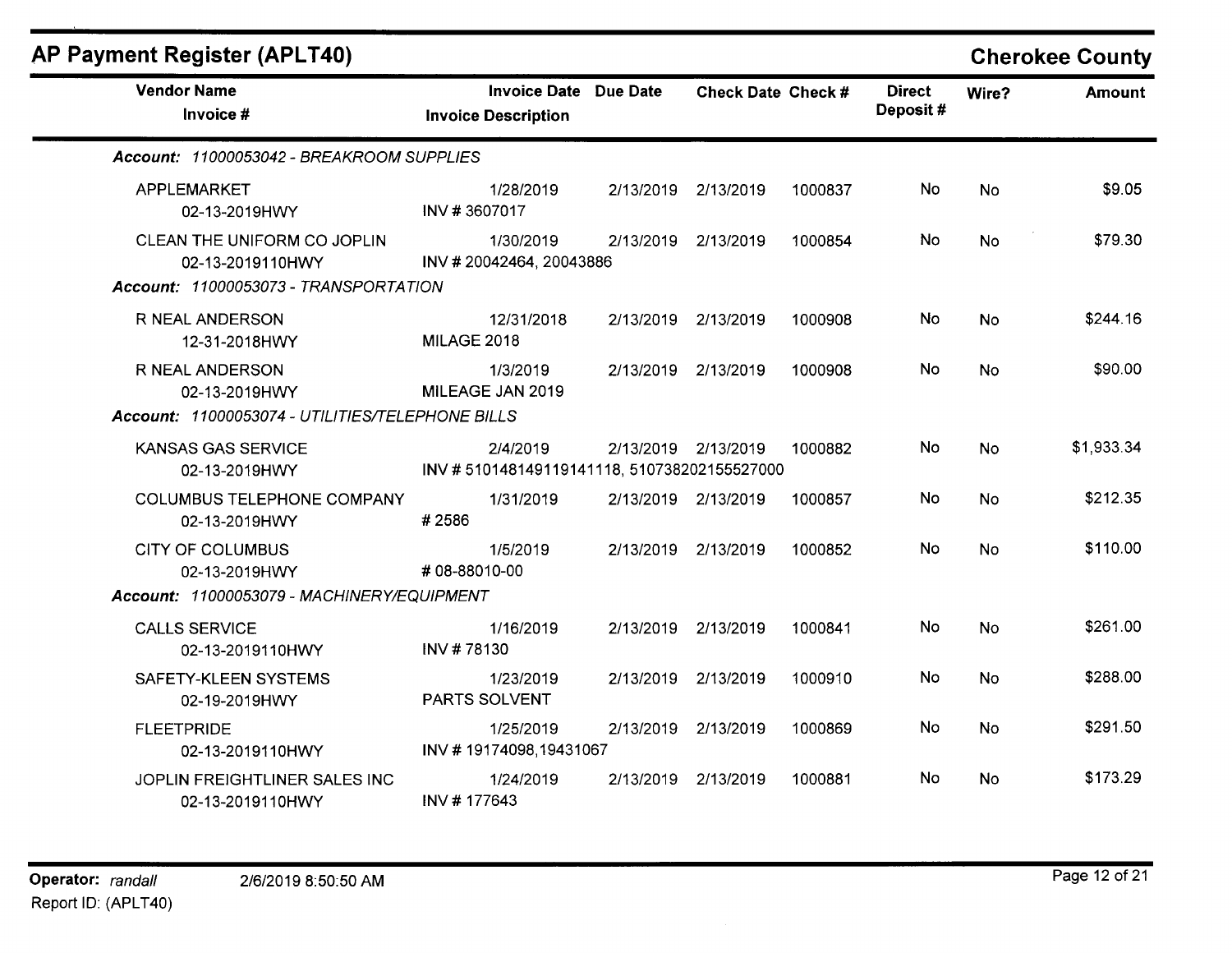| <b>AP Payment Register (APLT40)</b>                   |                                                                                                 |           |                           |         |                           |           | <b>Cherokee County</b> |
|-------------------------------------------------------|-------------------------------------------------------------------------------------------------|-----------|---------------------------|---------|---------------------------|-----------|------------------------|
| <b>Vendor Name</b><br>Invoice #                       | <b>Invoice Date Due Date</b><br><b>Invoice Description</b>                                      |           | <b>Check Date Check #</b> |         | <b>Direct</b><br>Deposit# | Wire?     | <b>Amount</b>          |
| <b>JOHN FABICK TRACTOR CO</b>                         | 1/30/2019                                                                                       | 2/13/2019 | 2/13/2019                 | 1000880 | <b>No</b>                 | <b>No</b> | \$1,062.11             |
| 02-13-2019HWY                                         | INV#<br>PIJ00356766,PIJ00356767,SIJ00092929,SIJ00092930,PIJ00356933,PIJ00357134,PIJ003571<br>35 |           |                           |         |                           |           |                        |
| <b>NATALINIS AUTOMOTIVE</b>                           | 1/30/2019                                                                                       |           | 2/13/2019 2/13/2019       | 1000897 | <b>No</b>                 | <b>No</b> | \$542.71               |
| 02-13-2019HWY                                         | INV#<br>692409,692422,692442,692460,692490,692501,692573,692865,692720,692726,692824            |           |                           |         |                           |           |                        |
| O'REILLY AUTO PARTS<br>02-13-2019HWY                  | 2/1/2019<br>INV #4083-338777                                                                    |           | 2/13/2019 2/13/2019       | 1000900 | No                        | <b>No</b> | \$22.00                |
| <b>POWERPLAN</b><br>02-13-2019HWY                     | 2/4/2019<br>ACCT#87002-40937                                                                    |           | 2/13/2019 2/13/2019       | 1000904 | No.                       | <b>No</b> | \$7,439.50             |
| PRODUCTIVITY PLUS ACCOUNT<br>02-13-2019110HWY         | 1/30/2019<br>#6035181142905276                                                                  | 2/13/2019 | 2/13/2019                 | 1000906 | No                        | <b>No</b> | \$59.42                |
| NATALINIS AUTOMOTIVE<br>02-13-2019HWY 1               | 2/4/2019<br>INV #693039,693025,693147,693199,693189,693182,693333,693334,693339                 | 2/13/2019 | 2/13/2019                 | 1000897 | <b>No</b>                 | <b>No</b> | \$460.50               |
| <b>HERITAGE TRACTOR</b><br>02-13-2019110HWY           | 1/30/2019<br>INV #10201895,10204329,10205027                                                    |           | 2/13/2019 2/13/2019       | 1000876 | No                        | <b>No</b> | \$192.82               |
| JOHN FABICK TRACTOR CO<br>02-13-2019HWY 1             | 2/4/2019<br>INV # PIJ00357226, PIJ00357227, PIJ00357228                                         |           | 2/13/2019 2/13/2019       | 1000880 | No                        | <b>No</b> | \$126.82               |
| Account: 11000053084 - CELL PHONE CHARGES             |                                                                                                 |           |                           |         |                           |           |                        |
| <b>US CELLULAR</b><br>02-13-2019HWY                   | 1/20/2019<br>INV # 0290601202                                                                   | 2/13/2019 | 2/13/2019                 | 1000923 | No.                       | <b>No</b> | \$61.50                |
| Account: 11000053089 - OTHER CONTRACTUAL              |                                                                                                 |           |                           |         |                           |           |                        |
| <b>CINTAS FIRST AID &amp; SAFETY</b><br>02-13-2019HWY | 1/25/2019<br>INV#8403994096                                                                     | 2/13/2019 | 2/13/2019                 | 1000851 | No                        | <b>No</b> | \$35.34                |
| Subtotal for Department: 000 :                        |                                                                                                 |           |                           |         |                           |           | \$54,408.18            |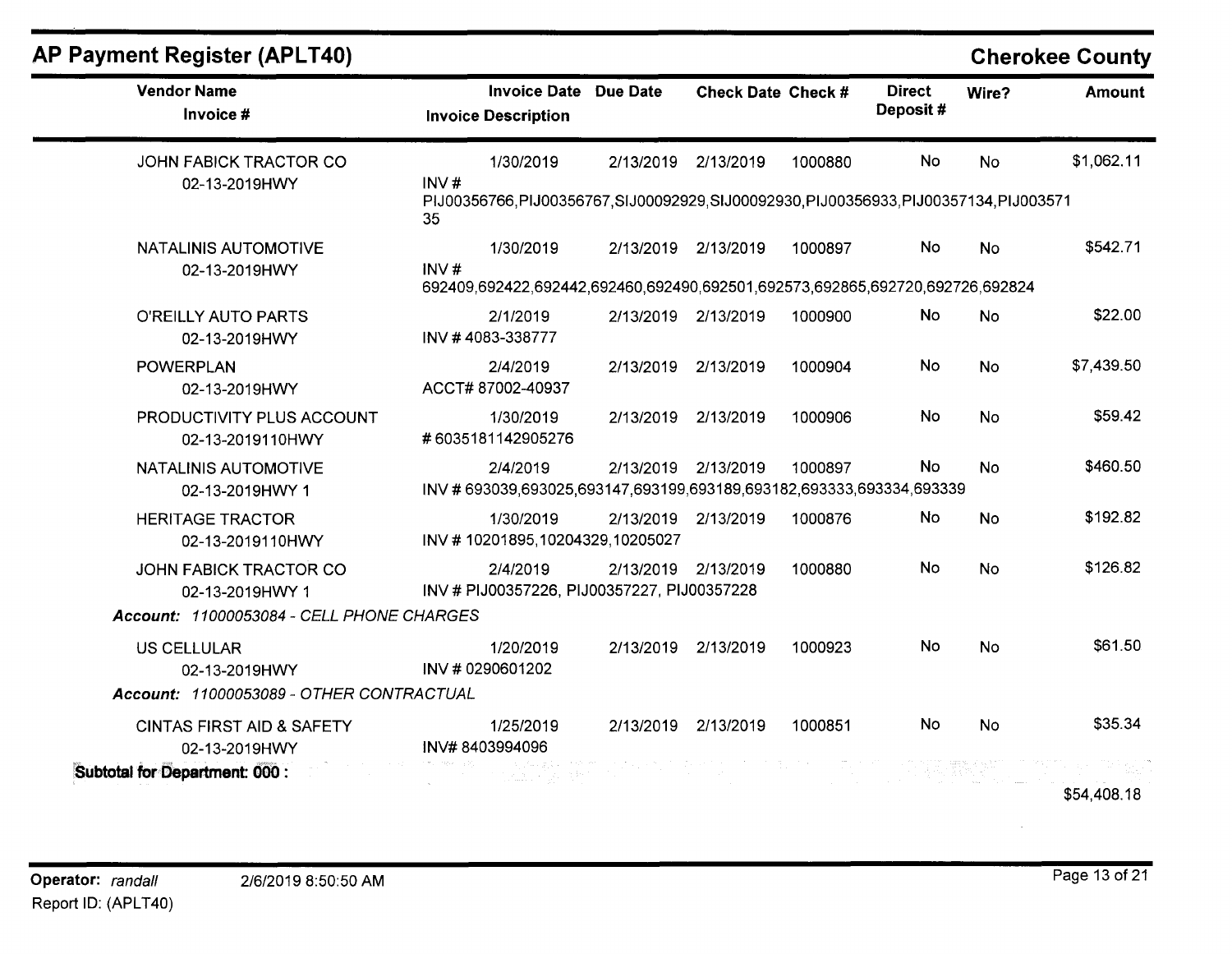| <b>AP Payment Register (APLT40)</b>                            |                                                            |           |                    |         |                           |           |                                            |
|----------------------------------------------------------------|------------------------------------------------------------|-----------|--------------------|---------|---------------------------|-----------|--------------------------------------------|
| <b>Vendor Name</b><br>Invoice #                                | <b>Invoice Date Due Date</b><br><b>Invoice Description</b> |           | Check Date Check # |         | <b>Direct</b><br>Deposit# | Wire?     | Amount                                     |
|                                                                |                                                            |           |                    |         |                           | dan Linda | \$54,408.18                                |
| <b>BAGAILA JEED</b><br><b>NON-DEPARTMENTAL</b><br>Dept:<br>000 |                                                            |           |                    |         |                           |           |                                            |
| Account: 13000053074 - TELEPHONE BILLS                         |                                                            |           |                    |         |                           |           |                                            |
| <b>COLUMBUS TELEPHONE COMPANY</b><br>021319                    | 1/31/2019<br><b>ACCT 2293</b>                              | 2/13/2019 | 2/13/2019          | 1000856 | <b>No</b>                 | <b>No</b> | \$109.83                                   |
| Subtotal for Department: 000 :                                 |                                                            |           |                    |         |                           |           | \$109.83                                   |
| <b>ARTICLE AND REAL PROPERTY</b>                               | Politika (186                                              |           |                    |         |                           |           |                                            |
| <b>ALLISTA</b><br><b>NON-DEPARTMENTAL</b><br>000<br>Dept:      |                                                            |           |                    |         |                           |           |                                            |
| Account: 14000053021 - PRINTING/OFFICE SUPPLIES                |                                                            |           |                    |         |                           |           | \$109.83                                   |
| <b>FOUR STATE PRINTING</b><br>021319                           | 2/1/2019<br><b>SHIPPING CHARGES</b>                        | 2/13/2019 | 2/13/2019          | 1000870 | No                        | <b>No</b> | \$33.82                                    |
| <b>FOUR STATE PRINTING</b><br>021319                           | 2/1/2019<br><b>SHIPPING CHARGES</b>                        | 2/13/2019 | 2/13/2019          | 1000870 | No                        | <b>No</b> |                                            |
| <b>CHASE CARD SERVICES</b><br>021391                           | 2/4/2019<br>ACCT 4246311970005747                          | 2/13/2019 | 2/13/2019          | 1000845 | No                        | <b>No</b> |                                            |
| <b>CHASE CARD SERVICES</b><br>021391                           | 2/4/2019<br>ACCT 4246311970005747                          | 2/13/2019 | 2/13/2019          | 1000845 | No                        | No        |                                            |
| <b>STRONGHOLD DATA</b><br>021319 HE                            | 2/1/2019<br><b>INV 28680</b>                               | 2/13/2019 | 2/13/2019          | 1000915 | No                        | <b>No</b> | \$35.01<br>\$179.77<br>\$10.00<br>\$100.00 |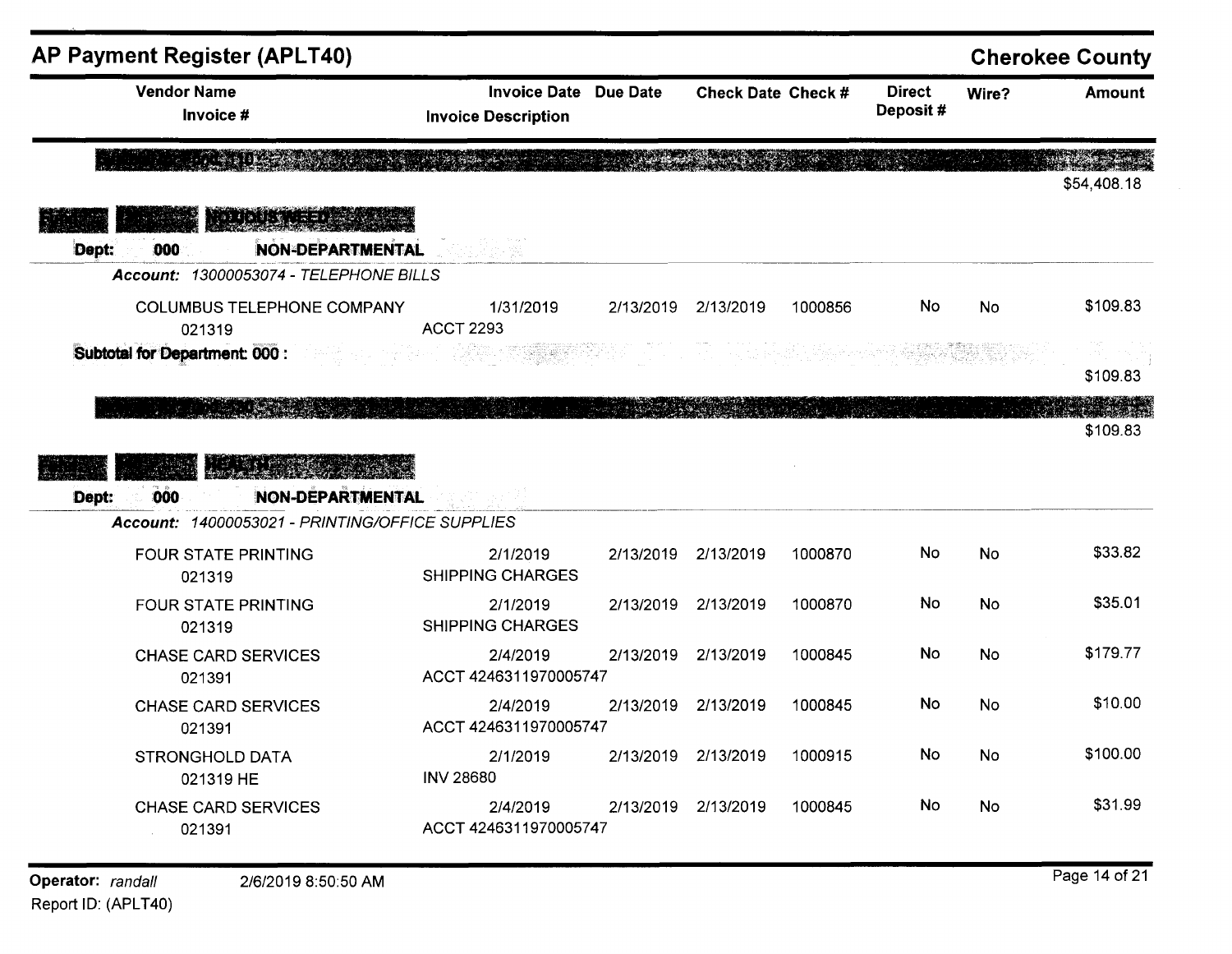| $\cdots$                                                                                       |                                                     |           |                     |         |                           | onorono   |  |
|------------------------------------------------------------------------------------------------|-----------------------------------------------------|-----------|---------------------|---------|---------------------------|-----------|--|
| <b>Vendor Name</b><br>Invoice #                                                                | Invoice Date Due Date<br><b>Invoice Description</b> |           | Check Date Check #  |         | <b>Direct</b><br>Deposit# | Wire?     |  |
| QUILL CORPORATION<br>021319 HE                                                                 | 2/4/2019<br><b>INV 4586102</b>                      | 2/13/2019 | 2/13/2019           | 1000907 | <b>No</b>                 | <b>No</b> |  |
| <b>CHASE CARD SERVICES</b><br>021391                                                           | 2/4/2019<br>ACCT 4246311970005747                   |           | 2/13/2019 2/13/2019 | 1000845 | No                        | <b>No</b> |  |
| <b>MCCARTY'S</b><br>021319<br>Account: 14000053025 - PARTS/VEHICLE REPAIRS                     | 2/1/2019<br><b>INV 01417400</b>                     |           | 2/13/2019 2/13/2019 | 1000892 | No.                       | <b>No</b> |  |
| <b>WEX BANK</b><br>021319<br>Account: 14000053072 - GAS, ELECTRIC, WATER                       | 2/4/2019<br>INV 57627939                            | 2/13/2019 | 2/13/2019           | 1000925 | <b>No</b>                 | <b>No</b> |  |
| <b>KANSAS GAS SERVICE</b><br>021319 HE                                                         | 2/4/2019<br>ACCT 510080477 1188672 27               | 2/13/2019 | 2/13/2019           | 1000882 | No.                       | <b>No</b> |  |
| <b>CITY OF COLUMBUS</b><br>021319 HE                                                           | 2/1/2019<br>ACCT 07-17240-00                        | 2/13/2019 | 2/13/2019           | 1000852 | No.                       | No        |  |
| <b>COLUMBUS TELEPHONE COMPANY</b><br>021319 HE                                                 | 2/1/2019<br>ACCT 2060, 2311                         | 2/13/2019 | 2/13/2019           | 1000856 | <b>No</b>                 | No        |  |
| <b>COLUMBUS TELEPHONE COMPANY</b><br>021319 HE<br>Account: 14000053076 - PROFESSIONAL SERVICES | 2/1/2019<br>ACCT 2060, 2311                         | 2/13/2019 | 2/13/2019           | 1000856 | No.                       | <b>No</b> |  |
| CRAW-KAN TELEPHONE COOPERATIVE INC 2/4/2019<br>021319                                          | <b>ACCT 129793</b>                                  | 2/13/2019 | 2/13/2019           | 1000860 | No.                       | No        |  |
| Account: 14000053182 - PROFESSIONAL CONTRACTS                                                  |                                                     |           |                     |         |                           |           |  |

2/1/2019

INV W34100

#### **.AP Payment Register (APLT40)**

# **Cherokee County**

**Amount** 

\$53.90

 $$15.10$ 

\$33.37

\$86.60

\$107.82

\$55.00

\$384.91

\$53.43

 $$21.25$ 

\$1,300.97

2/13/2019 2/13/2019 1000893 No No \$99.00

马克兰

MEDICAL WASTE SERVICES

021319

**Subtotal for Department: 000** :

Page 15 of 21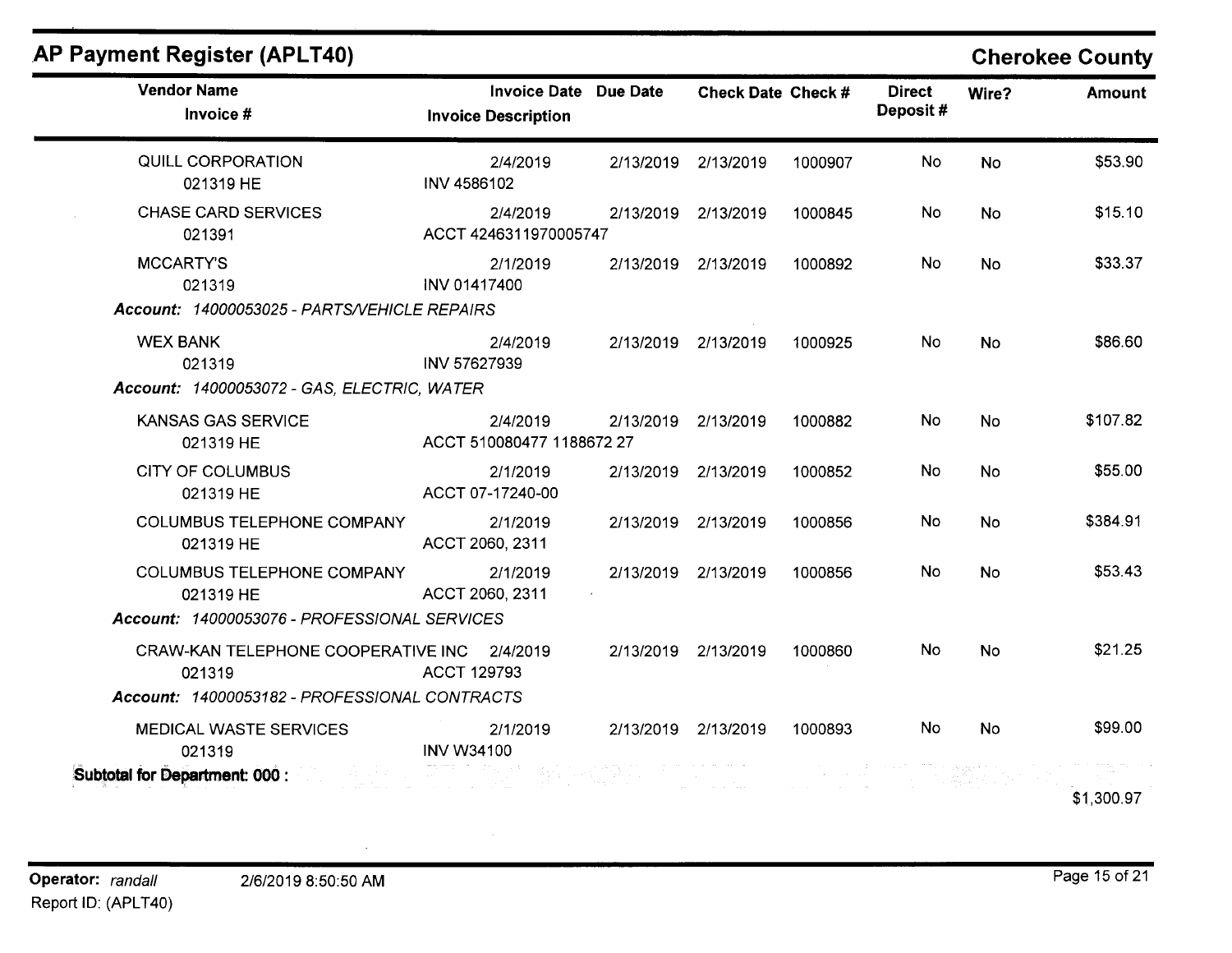| AP Payment Register (APLT40)                                                                                             |                                                   |                              |                     |         |                           |           | <b>Cherokee County</b> |
|--------------------------------------------------------------------------------------------------------------------------|---------------------------------------------------|------------------------------|---------------------|---------|---------------------------|-----------|------------------------|
| <b>Vendor Name</b><br>Invoice #                                                                                          | <b>Invoice Date</b><br><b>Invoice Description</b> | Due Date                     | Check Date Check #  |         | <b>Direct</b><br>Deposit# | Wire?     | <b>Amount</b>          |
| Randa (m. 1955)<br>Romana (m. 1955)                                                                                      |                                                   |                              |                     |         |                           |           | \$1,300.97             |
| <u> E LA SANTA N</u><br><b>NON-DEPARTMENTAL</b><br>Dept:<br>000                                                          |                                                   |                              |                     |         |                           |           |                        |
| Account: 16000053073 - TRANSPORTATION                                                                                    |                                                   |                              |                     |         |                           |           |                        |
| RODNEY D EDMONDSON<br>021319                                                                                             | 2/1/2019<br><b>MILEAGE - TOPEKA</b>               |                              | 2/13/2019 2/13/2019 | 1000909 | No                        | <b>No</b> | \$247.56               |
| Subtotal for Department: 000 :                                                                                           |                                                   |                              |                     |         |                           |           | \$247.56               |
|                                                                                                                          |                                                   | Deskisser Grootschaptschapts |                     |         |                           |           | \$247.56               |
| <b>NON-DEPARTMENTAL</b><br>000<br>Dept:<br>Account: 22000053089 - OTHER CONTRACTUAL<br>CHEROKEE COUNTY AMBULANCE-DIST #1 | 2/1/2019                                          | 2/13/2019                    | 2/13/2019           | 1000846 | No                        | <b>No</b> | \$16,877.33            |
| 021319                                                                                                                   | <b>MONTHLY SUBSIDY</b>                            |                              |                     |         |                           |           |                        |
| CHEROKEE COUNTY AMBULANCE-DIST #2<br>021319                                                                              | 2/1/2019<br><b>MONTHLY SUBSIDY</b>                | 2/13/2019                    | 2/13/2019           | 1000847 | No                        | No        | \$16,877.33            |
| CHEROKEE COUNTY AMBULANCE-DIST #3<br>021319                                                                              | 2/1/2019<br><b>MONTHLY SUBSIDY</b>                |                              | 2/13/2019 2/13/2019 | 1000848 | No                        | <b>No</b> | \$14,477.33            |
| Subtotal for Department: 000 :                                                                                           |                                                   |                              |                     |         |                           |           | \$48,231.99            |
| THE STREET STREET                                                                                                        |                                                   |                              |                     |         | <b>SALE OF OCCUPANT</b>   |           | 地球游<br>\$48,231.99     |
| <b>ERREE RAINE</b><br><b>RATIONAL</b>                                                                                    |                                                   |                              |                     |         |                           |           |                        |
| Dept:<br><b>NON-DEPARTMENTAL</b><br>000                                                                                  |                                                   |                              |                     |         |                           |           |                        |
| Operator: randall<br>2/6/2019 8:50:50 AM<br>Report ID: (APLT40)                                                          |                                                   |                              |                     |         |                           |           | Page 16 of 21          |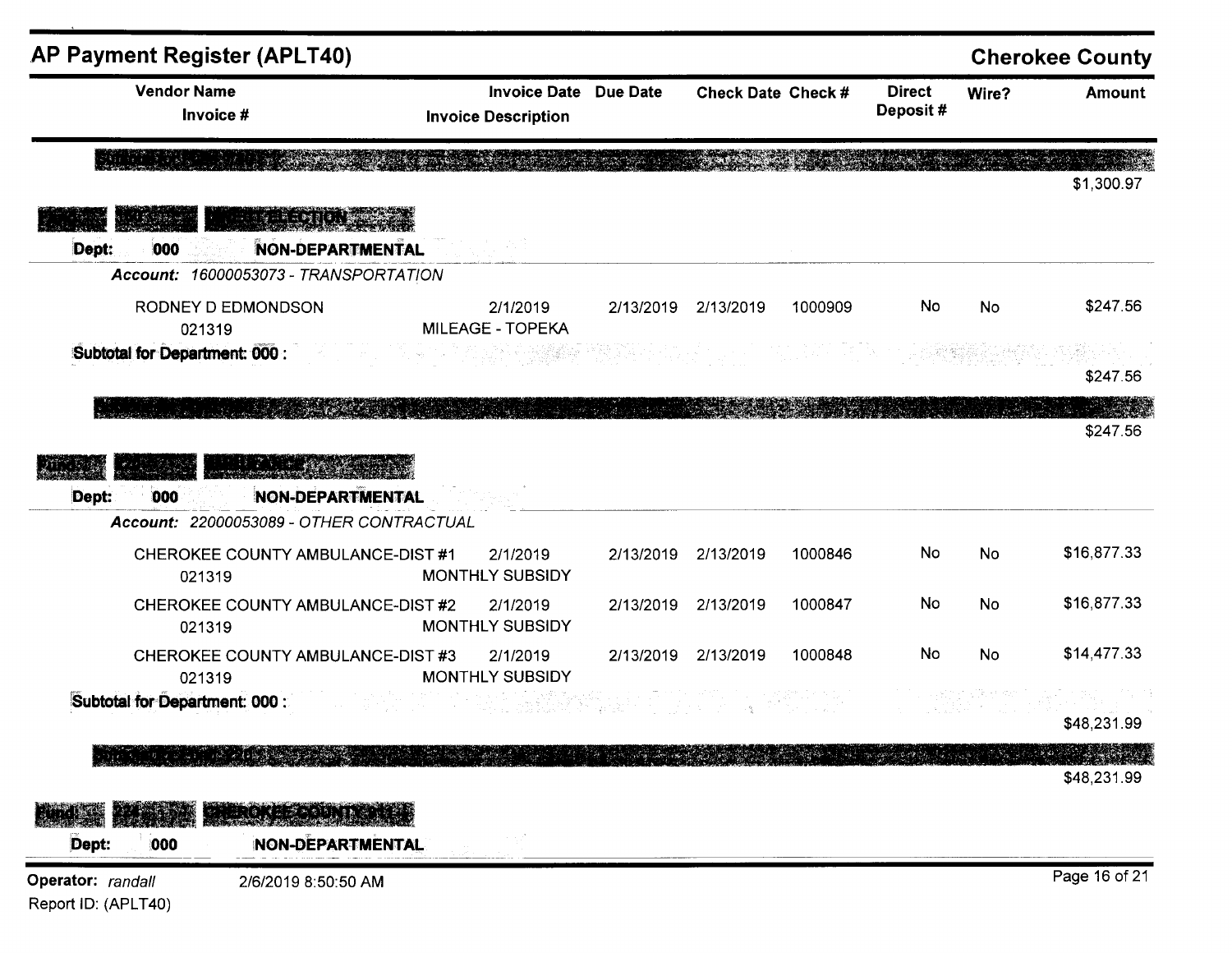| <b>Vendor Name</b><br>Invoice #                 | Invoice Date Due Date<br><b>Invoice Description</b> | <b>Check Date Check #</b> |         | <b>Direct</b><br>Deposit# | Wire?     | <b>Amount</b>          |
|-------------------------------------------------|-----------------------------------------------------|---------------------------|---------|---------------------------|-----------|------------------------|
| Account: 22400053300 - MISC PAID OUT            |                                                     |                           |         |                           |           |                        |
| <b>VERIZON WIRELESS</b><br>021319               | 1/30/2019<br>INV 9822524831                         | 2/13/2019 2/13/2019       | 1000924 | No                        | <b>No</b> | \$1,000.25             |
| PENGUIN MANAGEMENT INC<br>021319                | 2/1/2019<br><b>INV 53044</b>                        | 2/13/2019 2/13/2019       | 1000903 | <b>No</b>                 | <b>No</b> | \$3,636.00             |
| <b>STRONGHOLD DATA</b><br>021391 224            | 2/1/2019<br><b>INV 28757</b>                        | 2/13/2019 2/13/2019       | 1000915 | No                        | <b>No</b> | \$110.00               |
| <b>CENTURYLINK</b><br>021319                    | 2/4/2019<br>ACCT 313409961                          | 2/13/2019 2/13/2019       | 1000844 | <b>No</b>                 | <b>No</b> | \$389.00               |
| Subtotal for Department: 000 :                  |                                                     |                           |         |                           |           | 그 전 달라요.<br>\$5,135.25 |
|                                                 |                                                     |                           |         |                           |           |                        |
|                                                 |                                                     |                           |         |                           |           |                        |
|                                                 |                                                     |                           |         |                           |           |                        |
| 000<br><b>NON-DEPARTMENTAL</b><br>Dept:         |                                                     |                           |         |                           |           | \$5,135.25             |
| Account: 23000053021 - PRINTING/OFFICE SUPPLIES |                                                     |                           |         |                           |           |                        |
| <b>FOUR STATE PRINTING</b><br>021319 APP        | 2/4/2019<br><b>INV 10333</b>                        | 2/13/2019 2/13/2019       | 1000870 | <b>No</b>                 | <b>No</b> | \$223.00               |
| Account: 23000053074 - TELEPHONE BILLS          |                                                     |                           |         |                           |           |                        |
| <b>COLUMBUS TELEPHONE COMPANY</b><br>0213191    | 1/31/2019<br><b>ACCT 7577</b>                       | 2/13/2019 2/13/2019       | 1000856 | <b>No</b>                 | <b>No</b> | \$271.91               |
| Subtotal for Department: 000 :                  | 中国医学科                                               |                           |         |                           |           |                        |
|                                                 |                                                     |                           |         |                           |           | \$494.91               |

#### ROD HA GIRANDA **ALLES Address Committee**

Operator: randall Report ID: (APLT40)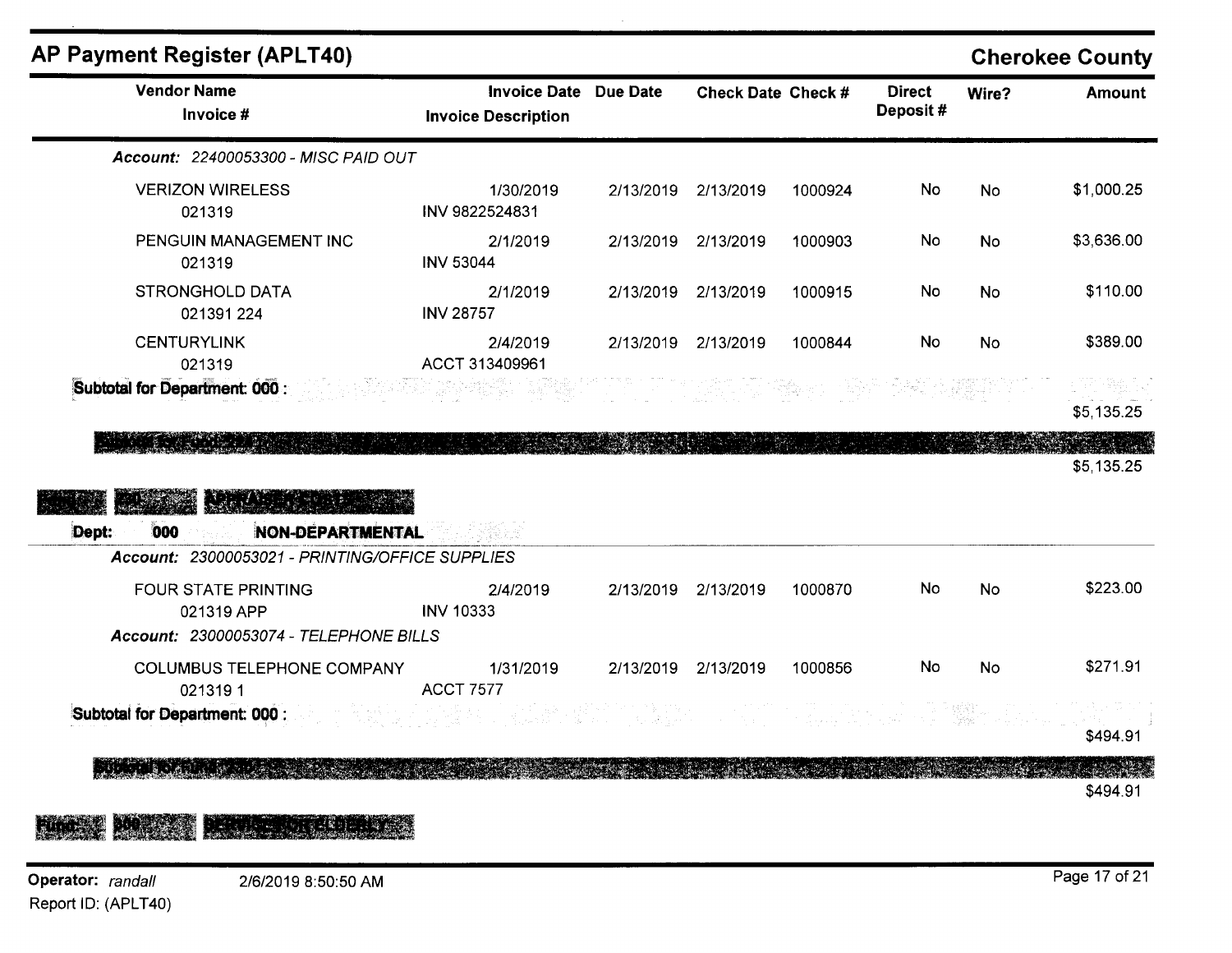| <b>AP Payment Register (APLT40)</b>                                                                              |                                                            |           |                    |         |                           |           | <b>Cherokee County</b> |
|------------------------------------------------------------------------------------------------------------------|------------------------------------------------------------|-----------|--------------------|---------|---------------------------|-----------|------------------------|
| <b>Vendor Name</b><br>Invoice #                                                                                  | <b>Invoice Date Due Date</b><br><b>Invoice Description</b> |           | Check Date Check # |         | <b>Direct</b><br>Deposit# | Wire?     | <b>Amount</b>          |
| 000<br><b>NON-DEPARTMENTAL</b><br>Dept:                                                                          |                                                            |           |                    |         |                           |           |                        |
| Account: 30000053072 - GAS, ELECTRIC, WATER                                                                      |                                                            |           |                    |         |                           |           |                        |
| <b>CITY OF GALENA</b><br>021319                                                                                  | 2/4/2019<br>ACCT 10006000                                  | 2/13/2019 | 2/13/2019          | 1000853 | No                        | <b>No</b> | \$97.28                |
| <b>KANSAS GAS SERVICE</b><br>021319                                                                              | 1/31/2019<br>ACCT 510724504 2014982 18                     | 2/13/2019 | 2/13/2019          | 1000882 | No                        | <b>No</b> | \$82.51                |
| <b>KANSAS GAS SERVICE</b><br>021319 EL1                                                                          | 2/4/2019<br>ACCT 510074383 1179346 45                      | 2/13/2019 | 2/13/2019          | 1000882 | No                        | No        | \$146.85               |
| <b>EMPIRE DISTRICT ELECTRIC COMPANY</b><br>021319                                                                | 1/30/2019<br>ACCT 124991-59-7                              | 2/13/2019 | 2/13/2019          | 1000865 | No                        | <b>No</b> | \$24.68                |
| <b>CITY OF COLUMBUS</b><br>021319                                                                                | 1/31/2019<br>ACCT 07-48820-01                              | 2/13/2019 | 2/13/2019          | 1000852 | <b>No</b>                 | No        | \$54.56                |
| <b>KANSAS GAS SERVICE</b><br>021319 EL                                                                           | 2/1/2019<br>ACCT 512076592 1191351 09                      | 2/13/2019 | 2/13/2019          | 1000882 | <b>No</b>                 | <b>No</b> | \$258.69               |
| Account: 30000053089 - OTHER CONTRACTUAL                                                                         |                                                            |           |                    |         |                           |           |                        |
| SEK-AREA AGENCY ON AGING INC<br>021319                                                                           | 1/30/2019<br>2019 ELDERLY MILL LEVY                        | 2/13/2019 | 2/13/2019          | 1000912 | No.                       | <b>No</b> | \$7,500.00             |
| Subtotal for Department: 000 :                                                                                   |                                                            |           |                    |         |                           |           | \$8,164.57             |
| AT A THE PART AND THE                                                                                            |                                                            |           |                    |         |                           |           | \$8,164.57             |
| al kata aligrid<br><b>NON-DEPARTMENTAL</b><br>000<br>Dept:<br><b>Account: 33000053072 - GAS, ELECTRIC, WATER</b> |                                                            |           |                    |         |                           |           |                        |
| <b>EMPIRE DISTRICT ELECTRIC COMPANY</b><br>02-13-2019SEWER<br>Account: 33000053074 - TELEPHONE BILLS             | 1/29/2019<br>INV #535793-78-0,866807-56-3                  | 2/13/2019 | 2/13/2019          | 1000865 | No                        | No        | \$188.57               |
| Operator: randall<br>2/6/2019 8:50:50 AM                                                                         |                                                            |           |                    |         |                           |           | Page 18 of 21          |

Report ID: (APLT40)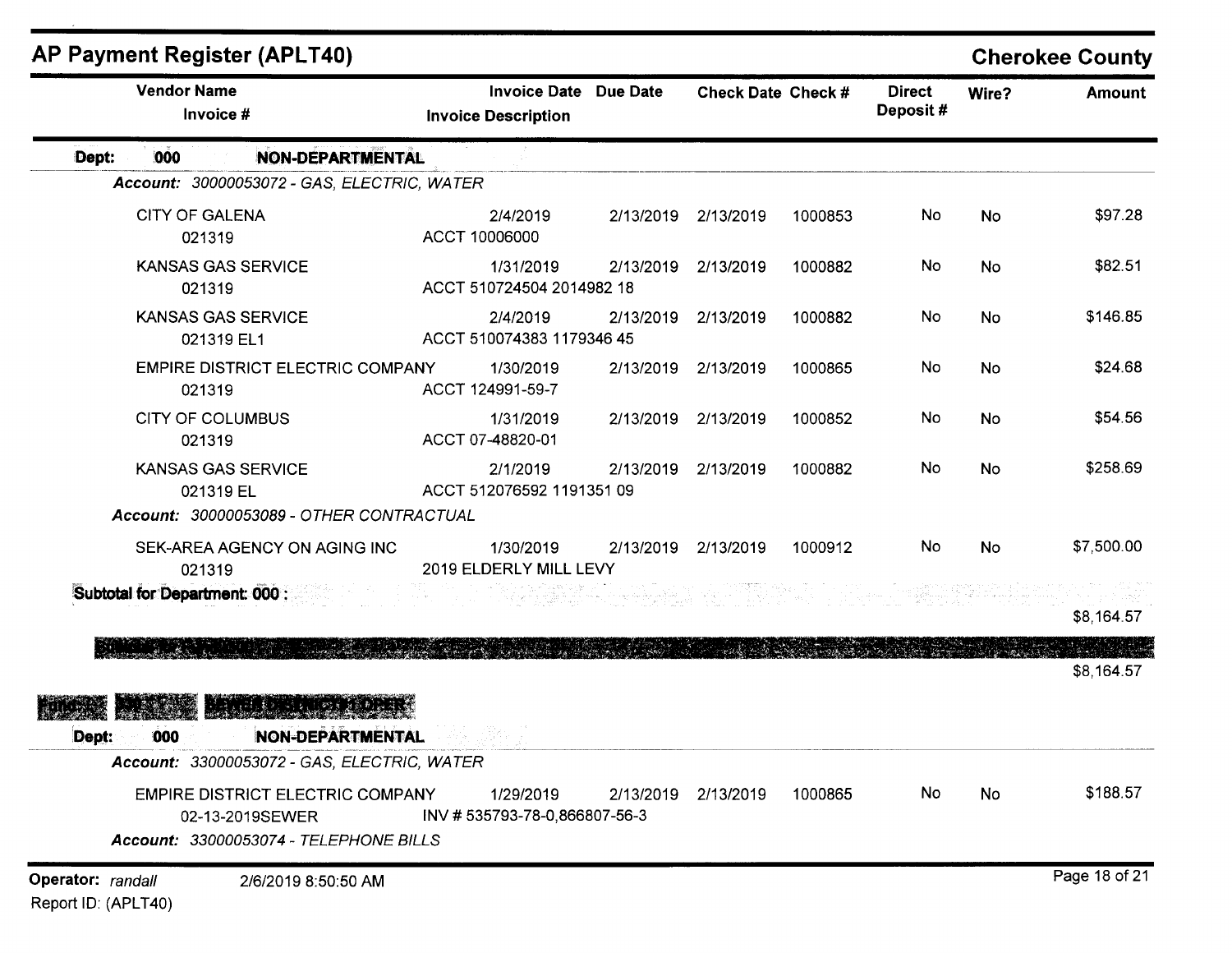| <b>AP Payment Register (APLT40)</b>                                                                |                                                   |           |                                                       |                      |                           |           | <b>Cherokee County</b>   |
|----------------------------------------------------------------------------------------------------|---------------------------------------------------|-----------|-------------------------------------------------------|----------------------|---------------------------|-----------|--------------------------|
| <b>Vendor Name</b><br>Invoice #                                                                    | <b>Invoice Date</b><br><b>Invoice Description</b> | Due Date  | Check Date Check #                                    |                      | <b>Direct</b><br>Deposit# | Wire?     | <b>Amount</b>            |
| <b>CENTURYLINK</b><br>02-13-2019SEWER<br>Account: 33000053089 - OTHER CONTRACTUAL                  | 1/23/2019<br>ACCT #438097159                      | 2/13/2019 | 2/13/2019                                             | 1000844              | No                        | <b>No</b> | \$190.82                 |
| Pace Analytical<br>02-13-2019SEWER 1                                                               | 1/14/2019<br>INV #1960067645                      | 2/13/2019 | 2/13/2019                                             | 1000901              | No                        | No        | \$304.00                 |
| Pace Analytical<br>12-31-2018SEWER                                                                 | 1/25/2019<br>INV #1960068457                      | 2/13/2019 | 2/13/2019                                             | 1000901              | <b>No</b>                 | No        | \$305.00                 |
| Subtotal for Department: 000 :                                                                     |                                                   |           |                                                       | [1.2] [guston] 오스 방송 |                           |           | \$988.39                 |
| Dept:<br><b>NON-DEPARTMENTAL</b><br>000<br>Account: 44000053089 - OTHER CONTRACTUAL                |                                                   |           |                                                       |                      |                           |           | <b>STAND</b><br>\$988.39 |
| SPRINGRIVER MENTAL HEALTH & WELLNE<br>021319                                                       | 1/30/2019<br>ALCOHOL DISTRIBUTION - 2018          | 2/13/2019 | 2/13/2019                                             | 1000914              | No                        | <b>No</b> | \$7,204.65               |
| Subtotal for Department: 000 :                                                                     |                                                   |           | 30 - Marie Stefan (1941)<br>2001 - Carl Stefan (1941) |                      |                           |           | \$7,204.65               |
|                                                                                                    |                                                   |           |                                                       |                      |                           |           | \$7,204.65               |
| ERATIN ELLER IS<br><b>NON-DEPARTMENTAL</b><br>000<br>Dept:<br>Account: 49000053300 - MISC PAID OUT |                                                   |           |                                                       |                      |                           |           |                          |
| PATRIOT K-9 TRAINING, LLC<br>021319                                                                | 2/1/2019<br>INV <sub>2</sub>                      | 2/13/2019 | 2/13/2019                                             | 1000902              | No                        | No        | \$3,500.00               |

 $\sim$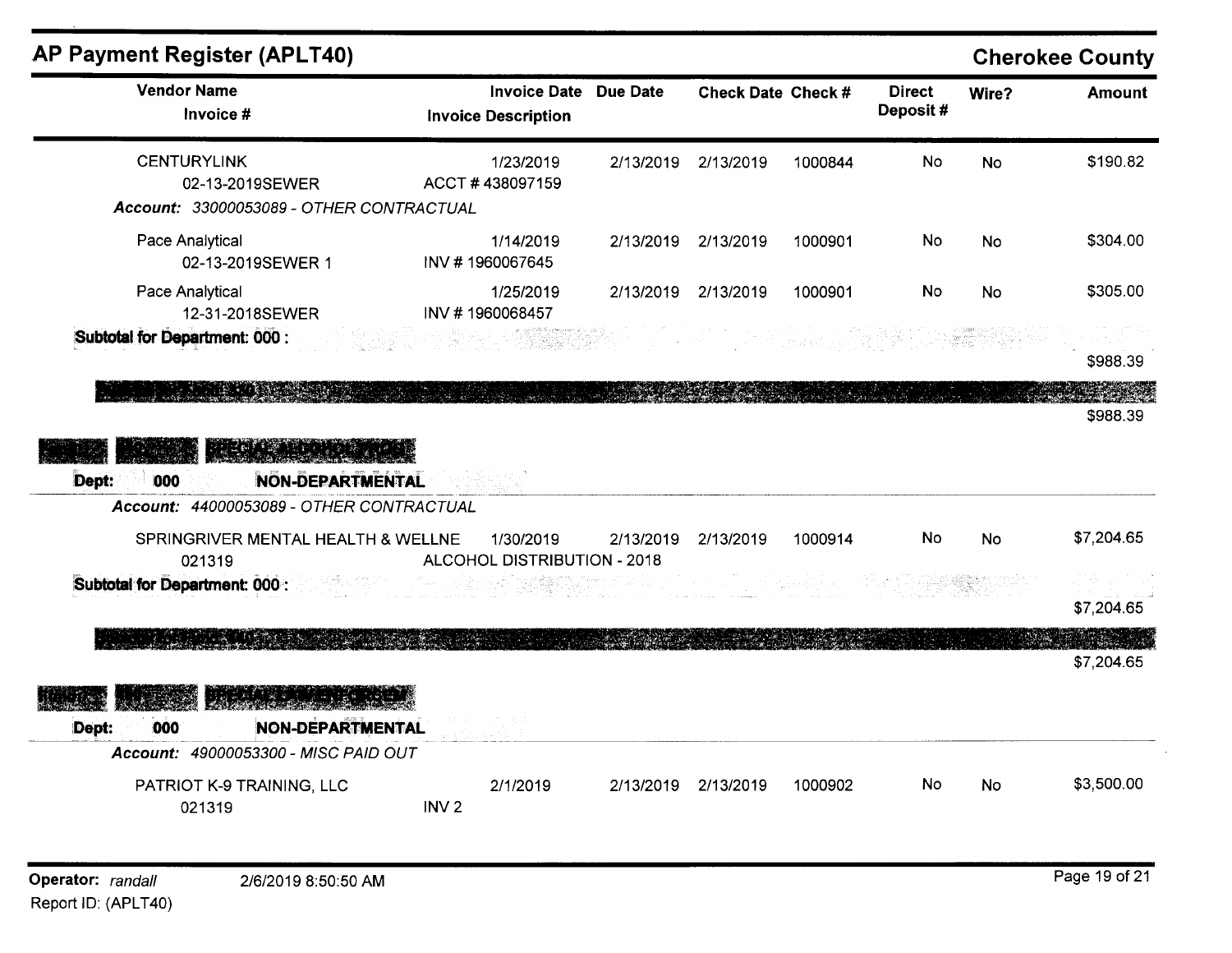| AP Payment Register (APLT40)                                                                                                                                                                                                        |                                                            |                                   |                             |       | <b>Cherokee County</b> |
|-------------------------------------------------------------------------------------------------------------------------------------------------------------------------------------------------------------------------------------|------------------------------------------------------------|-----------------------------------|-----------------------------|-------|------------------------|
| <b>Vendor Name</b><br>Invoice #                                                                                                                                                                                                     | <b>Invoice Date Due Date</b><br><b>Invoice Description</b> | <b>Check Date Check #</b>         | <b>Direct</b><br>Deposit#   | Wire? | Amount                 |
| <b>Subtotal for Department: 000 :</b> And a set of the control of the control of the control of the control of the control of the control of the control of the control of the control of the control of the control of the control |                                                            |                                   |                             |       | \$3,500.00             |
|                                                                                                                                                                                                                                     |                                                            |                                   |                             |       | \$3,500.00             |
|                                                                                                                                                                                                                                     |                                                            | Total for Bank 1 Account 1120298: |                             |       | \$221,947.15           |
|                                                                                                                                                                                                                                     |                                                            | *****                             | <b>Total Invoices Paid:</b> |       | \$221,947.15           |

 $\sim$   $\sim$